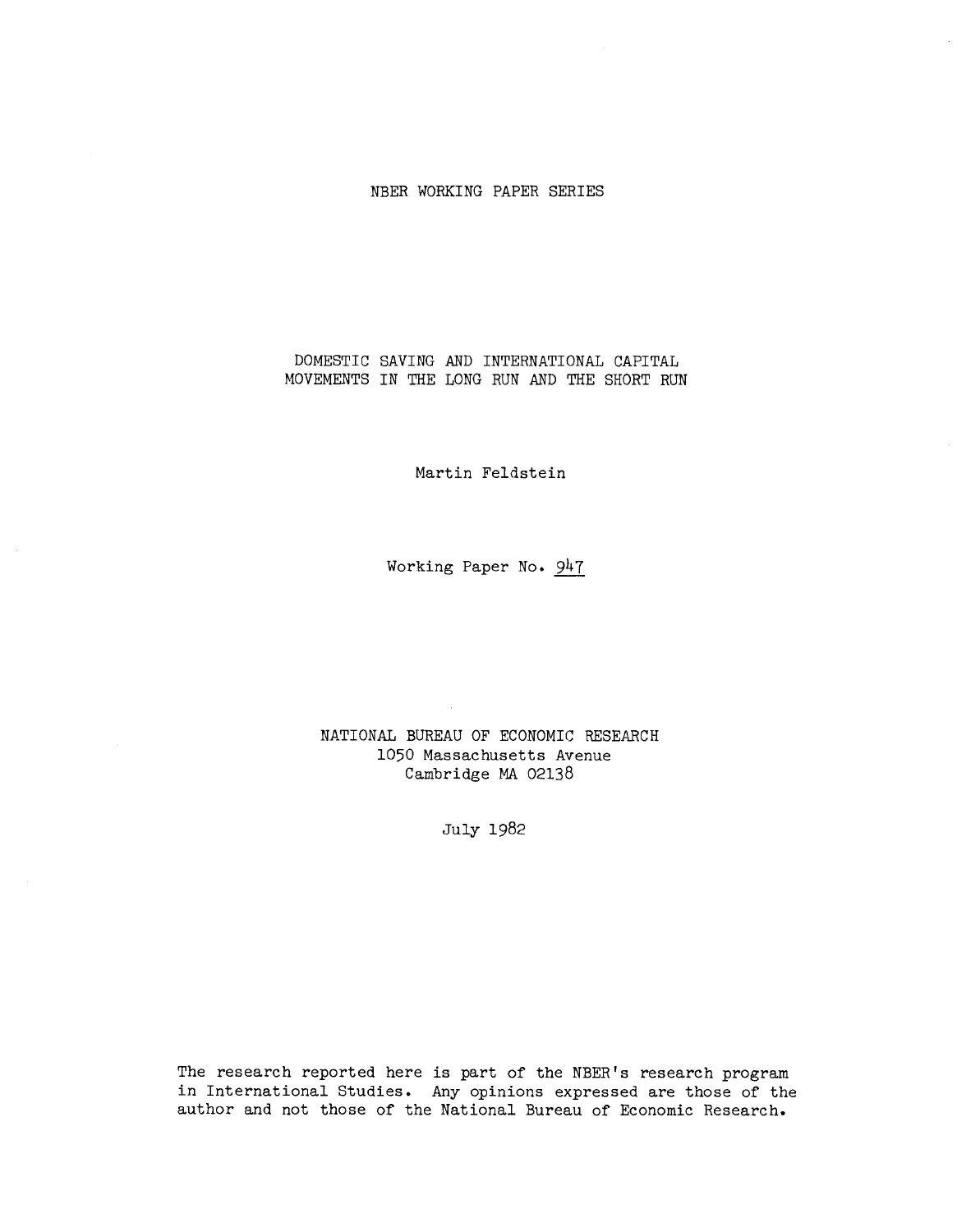## Domestic Saving and International Capital Movements in the Long Run and the Short Run

Martin Feldstein\* Harvard University and National Bureau of Economic Research

The evidence and analysis in this paper support the earlier findings of Feldstein and Horioka (1980) that sustained increases in domestic savings rates induce approximately equal increases in domestic rates of investment. New estimates for the post—OPEC period 1974—79 imply that each extra dollar of domestic saving increases domestic investment by approximately 85 cents in a sample of 17 OECD countries.

An explicit analysis of the problems of identification and simultaneous equations bias suggests that the regression estimates are more relevant as a guide to the long—run response of international capital flows than to their short—run behavior. Coefficient estimates based on annual variations in savings and investment are subject to potentially severe simultaneous equations bias that is not present when annual observations are averaged over a decade or more and the regression is estimated with a cross—country sample of these averages.

A portfolio model of international capital allocation that is presented in the paper indicates that the short—run change in the rate of net foreign investment in response to a sustained increase in domestic saving is likely to be substantially greater than the ultimate steady state response.

> Martin Feldstein National Bureau of Economic Research 1050 Massachusetts Avenue Cambridge, MA 02138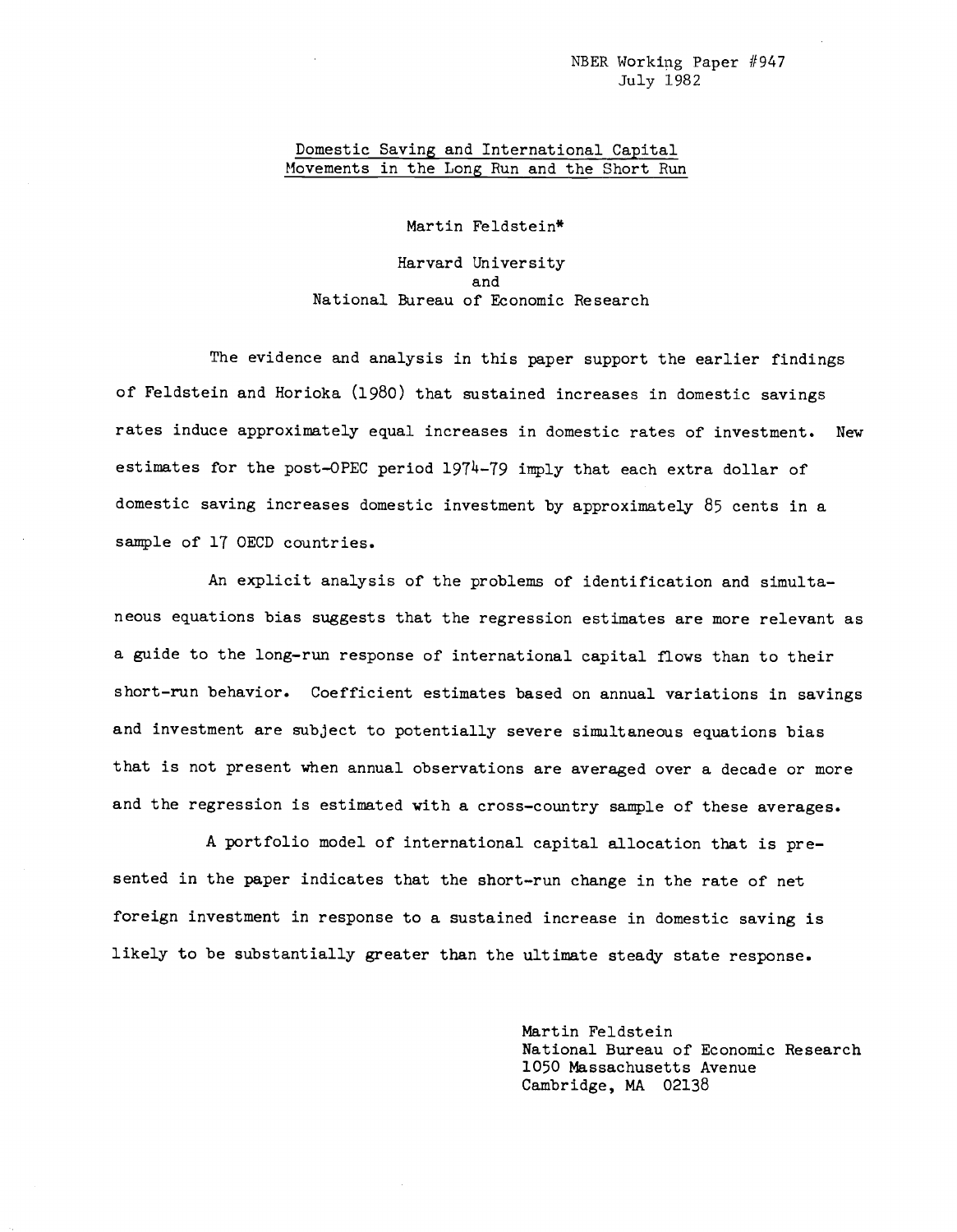## Domestic Saving and International Capital Movements in the Long Run and the Short Run

## Martin Feldstein\*

A nearly universal assumption in international economic analysis is that capital flows freely among countries to keep the return to capital equal in all places. The implications of this assumption of perfect capital mobility are not only extremely important but are also contrary to most economists' beliefs about the behavior of national economies. Perfect capital mobility implies, for example, that the burden of corporate income taxes falls primarily on labor, that government deficits do not crowd out private investment, that increases in saving do not raise domestic investment, and that monetary and tax policies cannot alter the real net rate of return on domestic capital. To avoid such intellectual schizophrenia, we must either nodify the assumption of perfect capital mobility or abandon the view that national monetary and fiscal policies that alter domestic saving can thereby influence the process of domestic capital formation.

An alternative view of the international economy recognizes that capital mobility is less perfect. Capital tends to flow in the direction of higher returns but risk considerations, institutional barriers and government policies impede that flow. For private lenders and portfolio investors, foreign stocks and bond are a very imperfect substitute for domestic securities. The profitability of foreign direct investment reflects not only the factor proportions in the host country but also firm-specific considerations of marketing, tariff barriers, tax rules, etc. Foreign direct investment also involves political risks that are fundamentally different from investing in the home country.

<sup>\*</sup>Harvard University and National Bureau of Economic Research. This paper was presented at the NBER—EHESS International Seminar on Macroeconomics in Mannheim, Germany, 22 June 1982. The research is part of the Bureau's project on Productivity and Industrial Change in the World Economy. I am grateful to Glenn Hubbard for assistance with this work and the several colleagues, espe- cially Jeffrey Sachs, for discussions.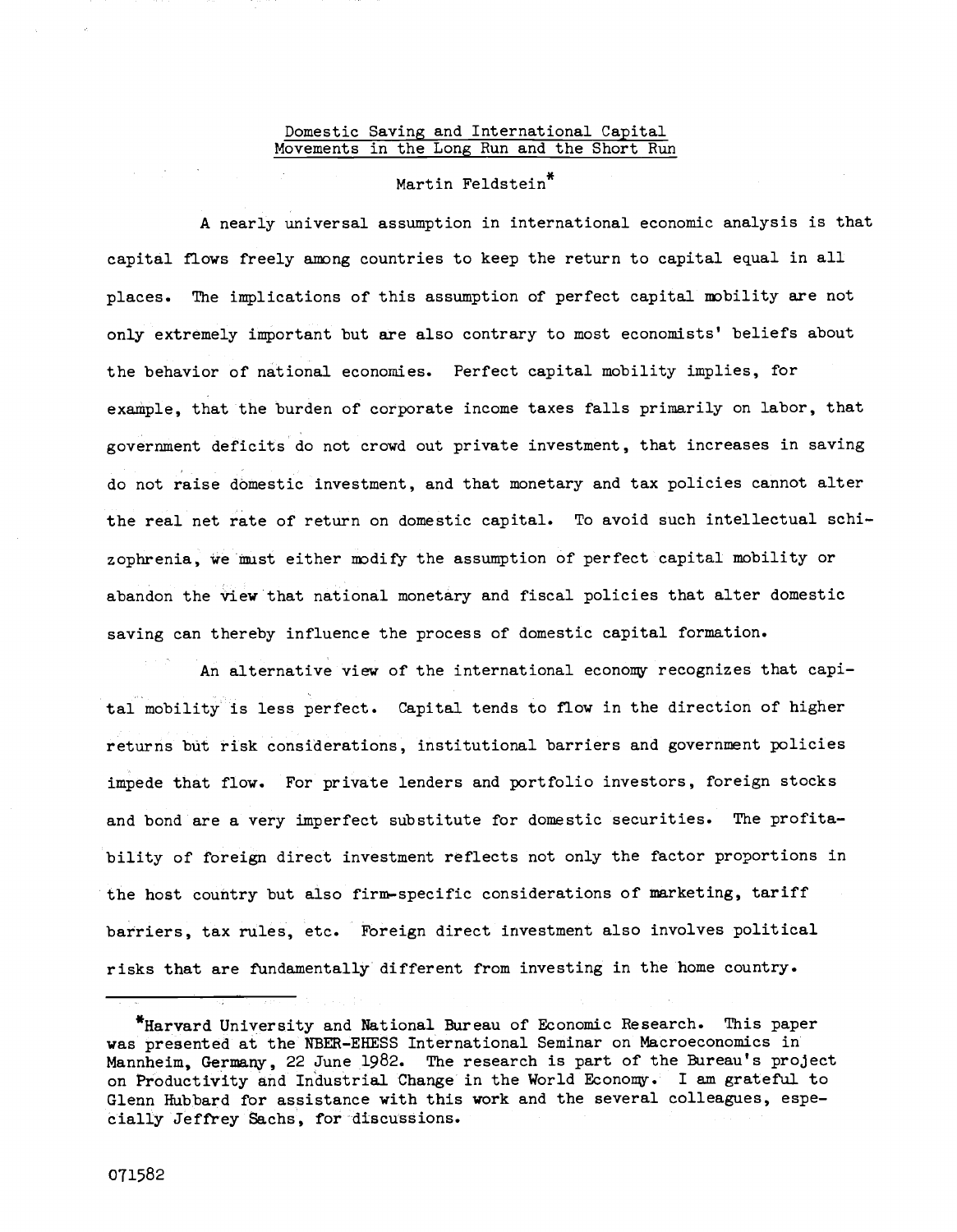Further, government policies may seek to encourage or prevent capital inflows or outflows during long periods of time. These restrictions on perfect capital mobility imply that national economic policies that affect domestic saving can also influence domestic capital formation.

In an earlier paper, Charles Horioka and I presented a direct test of the perfect capital mobility assumption (Feldstein and Horioka, 1980). We reasoned that with perfect capital mobility there should be no relation between a country's domestic saving rate and its domestic rate of Investment. Instead, a sustained increase in saving in any one country should add funds to the world capital market. These funds would then be divided among countries in a way that depends on the relative size of each country's initial capital stock and the elasticity of its marginal efficiency of capital schedule. But that does not depend on which country did the additional saving.

We used data for the industrial countries that are members of the Organization for Economic Cooperation and Development (OECD) to test this implication of perfect capital mobility. We showed first that there are substantial differences in domestic saving rates among these countries and that these differences remain stable over a long period of time. We then estimated regression equations relating the ratio of danestic investment to gross domestic product as the dependent variable to the ratio of domestic saving to GDP as the Independent variable. To reduce the impact of cyclical variations and random shocks, both variables were averaged over a minimum of five years.

The evidence overwhelmingly rejected the implication of perfect capital mobility. The relation between the investment ratio and the savings ratio is significantly different from zero in every period that we examined at significance levels that were always less than 0.001. Indeed, the coefficients were

—2—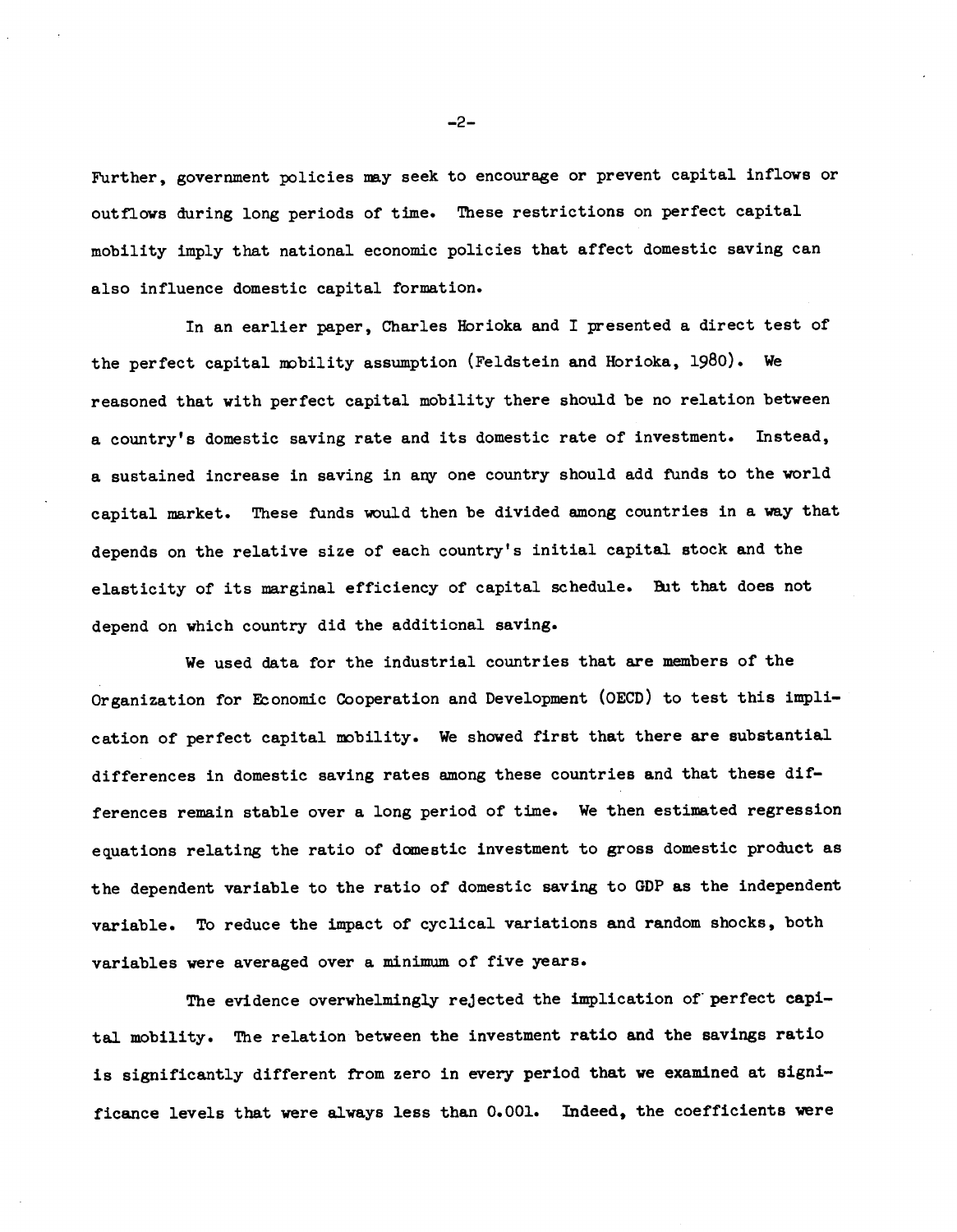always greater than  $0.85$  and within two standard errors of 1.0. The conclusion was unavoidable that, contrary to the implication of the perfect capital mobility assumption, a sustained increase in the domestic saving ratio caused an almost equal increase in the domestic investment ratio.

The Feldstein—Horioka analysis explicitly assumed that intercountry differences in savings rates are caused by differences in demographic structure, population growth rates and social security retirement income programs. This specification, based on earlier york by Modigliani (1970) and Feldstein (1977), permitted using a simultaneous equations approach to estimating the investment equation with the savings ratio treated as endogenous. These estimates confirmed the ordinary least squares results.<sup>1</sup>

The findings of the Feldstein—Horioka study should not however be overinterpreted. They do not imply that there is no capital mobility nor that there is no tendency of capital to shift toward countries where it can earn a high after—tax rate of return.2 Strictly interpreted, the Feldstein—Horioka paper only claims to be a test of the extreme hypothesis of perfect capital mobility. More generally, however, it is reasonable to interpret the Feldstein—Horioka findings as evidence that there are substantial imperfections in the international capital market and that a very large share of domestic savings tends to remain in the home country. This implies further that

—3—

<sup>&</sup>lt;sup>1</sup>The Feldstein-Horioka paper also reported several other tests that will not be repeated here, e.g., adding variables measuring country size and openness to the investment equation. Section 3 of the present paper returns to the problem of simultaneity.

 $2$ Frisch (1981) and Hartman (1981) present some evidence that investment flows are sensitive to after—tax rates of return.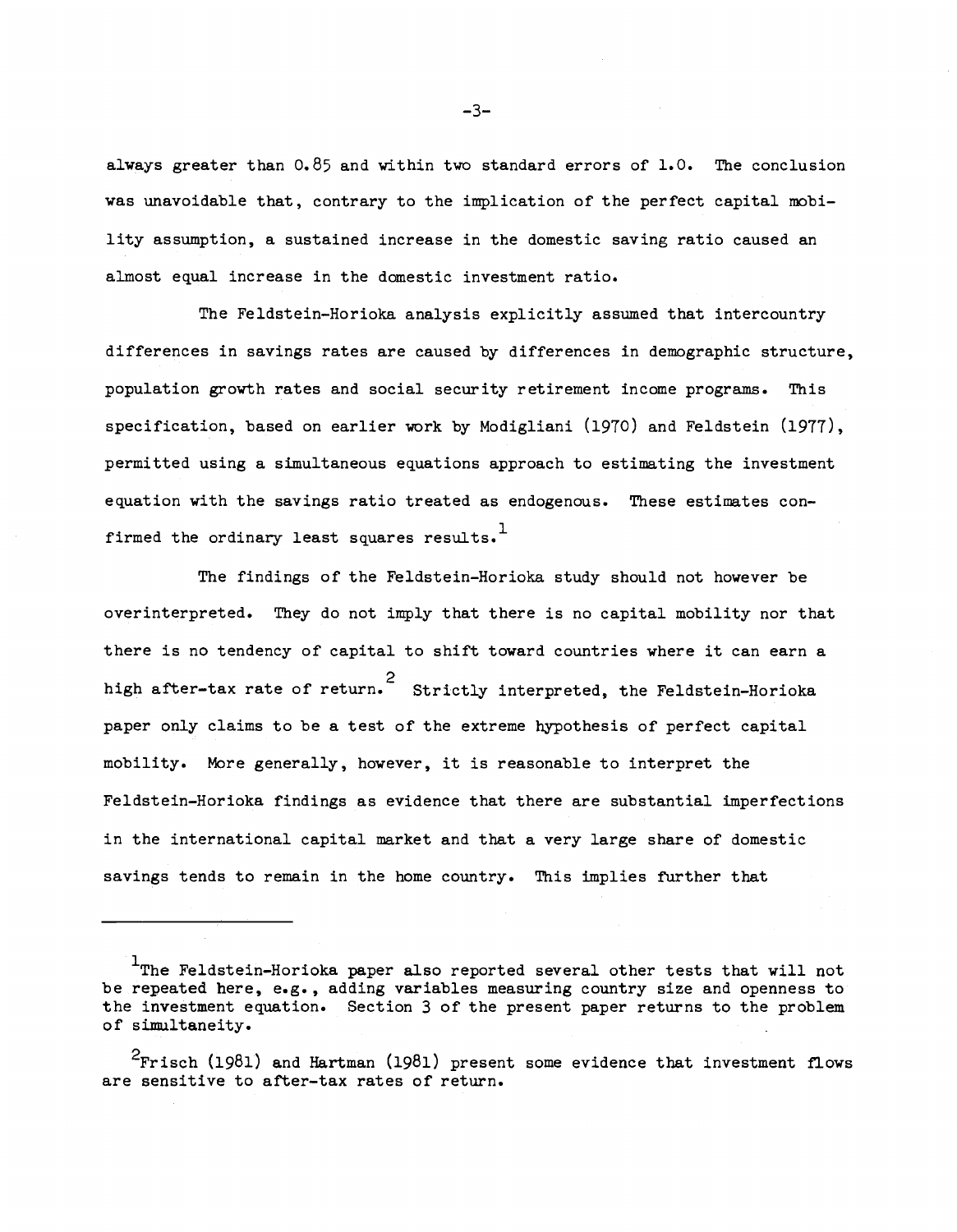sustained government deficits do reduce domestic capital formation and that corporate income taxes can reduce the net return to capital.<sup>3</sup>

The Feldstein—Horioka study used data for the fifteen year period from 1960 through 1971k. The sample period ended just as the dramatic 1973 OPEC price increase had begun to alter substantially the current account deficits of the industrial nations and therefore the international flow of capital. Government interference with international capital movements was also reduced in some countries in the 1970s; the United States, for example, ended its interest equalization tax on foreign borrowing in the United States in 1974 and reduced the pressure on U.S. nultinationals to finance overseas investment by borrowing abroad.

One major purpose of the present study is to extend the sample period to the end of the 1970s. The evidence presented in section 1 confirms that the second half of the 1970s was a period of substantially greater international capital flows. Nevertheless, the earlier finding that international differences in saving rates are associated with nearly equal differences in investment rates

 $3<sub>I</sub>$  interpret Harberger (1980) as essentially accepting this interpretation. In an earlier paper (Harberger, 1978), he argued that international capital markets were essentially perfect and therefore that rates of return are equalized internationally just as "water seeks its own level." But by his 1980 paper, Harberger concludes: "My own intuition does not want to accept the notion that increments of investment activity are in all or nearly all countries effectively 100 percent "financed" by funds flowing in from abroad, and that increments in saving simply spill out into the world capital markets. I find the analogy to a hydraulic system with perhaps a viscous fluid, in which the pipes are partially clogged, and in which some vessels are separated by semipermeable membranes, to be more consonant with my image of the world than the alternative analogy to a hydraulic system where the water flows freely through the system and, essentially instantaneously, finds the same level everywhere." (p. 336). If that flow is slow enough, so that the tendency toward equalization must be measured in decades rather than months or even years, any relevant analysis must regard the capital novements as incomplete and rates of return as potentially unequal.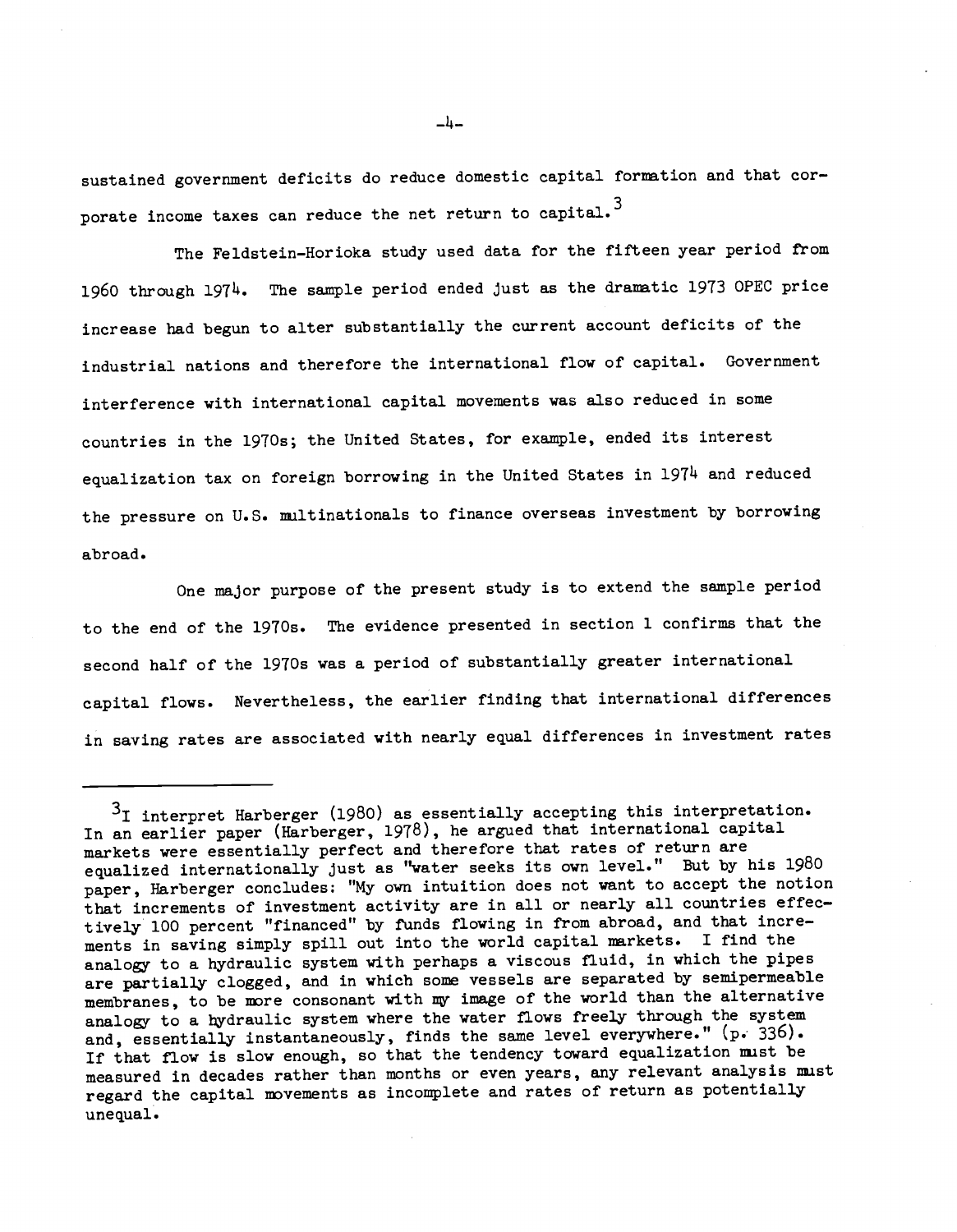is reconfirmed. There is no more support for the perfect capital mobility hypothesis in the regression estimates for l974 through 1919 than there was in the previous fifteen years.

Since net foreign investment is equal to the difference between domestic savings and domestic investment, the strong association between domestic investment and domestic savings implies that there is only a weak association between net foreign investment and domestic savings. The empirical analysis presented in section 2 decomposes net foreign investment and examines the relation between each of the major components of net foreign investment and the domestic saving rate. A different type of decomposition is suggested by the essential equality of net foreign investment and the current account surplus. Section 2 also examines the relation between the components of the current account balance and the domestic saving rate. Neither of these analyses suggests any change in the basic conclusion about the long—run independence of international capital flows from domestic savings rates.

Since domestic savings and domestic investment are parts of an interdependent economic system, the regression of investment ratios on savings ratios raises problems of estimation and interpretation. Section 3 discusses the issues of identification and estimation with the help of a minimal theoretical model of investment, savings and international capital flows. The analysis indicates why cross—country data averaged over substantial periods are likely to be a much more reliable basis for testing the hypothesis of perfect capital mobility and for estimating structural paranenters than time series data for individual countries.

Section  $4$  then examines an explicit model of portfolio choice that shows why sustained changes in domestic savings may have only a small effect on

—5--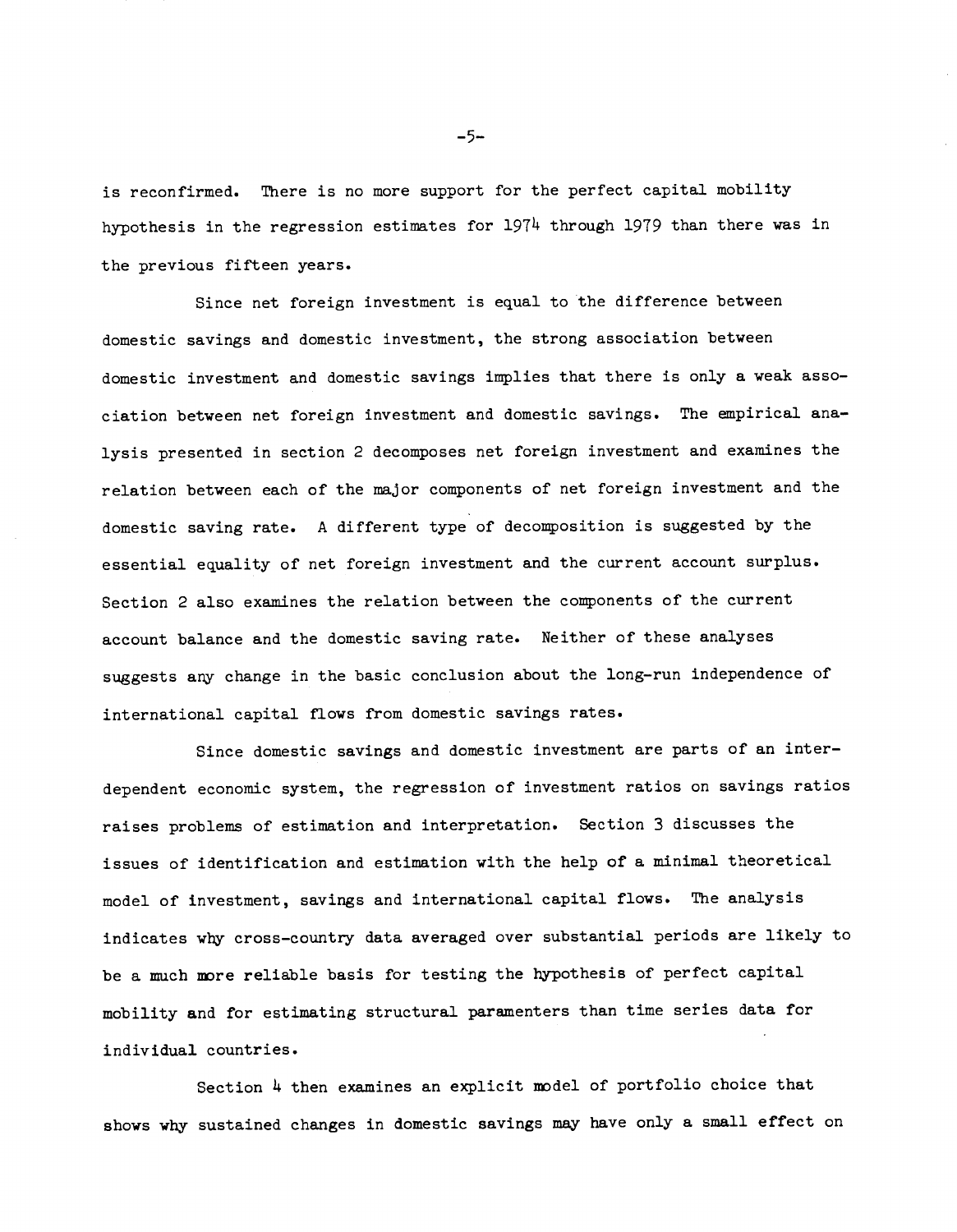net foreign investment in the long run and yet may also have a more substantial effect on capital flows in the short run.

There is a brief concluding section that comments on some of the limitations of the current paper and that suggests direction for future research.

#### 1. The Effect of Saving on Domestic Investment

The basic data for the present analysis are the ratios of investment to GDP and savings to GDP for 17 OECD countries. These ratios are calculated using the current dollar magnitudes published by the OECD (1981) and therefore adjusted by the OECD to a common set of statistical definitions.

Table 1 presents the values of the saving and investment ratios and of the differences between them. All of the figures refer to gross investment and saving. The first three columns show the mean values of these ratios for each country in the 15 year period from 1960 through  $1974.$ <sup>5</sup> The comparable ratios for the post—OPEC years 1975 through 1979 are shown in the next three columns.

These figures show a striking increase in the absolute differences between the domestic savings rate and the domestic investment rate. In the fifteen years ending in  $1974$ , the difference between the average savings ratio and the average investment ratio ranged from —0.030 (in Greece) to 0.018 (in the Netherlands) with a mean of 0.007 and a standard deviation of 0.016. In contrast, in the second half of the 1970s the range was from  $-0.042$  (in Finland)

—6-.

<sup>&</sup>lt;sup>4</sup>The other seven OECD countries had to be excluded from the sample because consistent data are not available for the entire period.

These ratios differ from the ratios presented in Table 1 of Feldstein and Horioka (1980) only because of data revisions.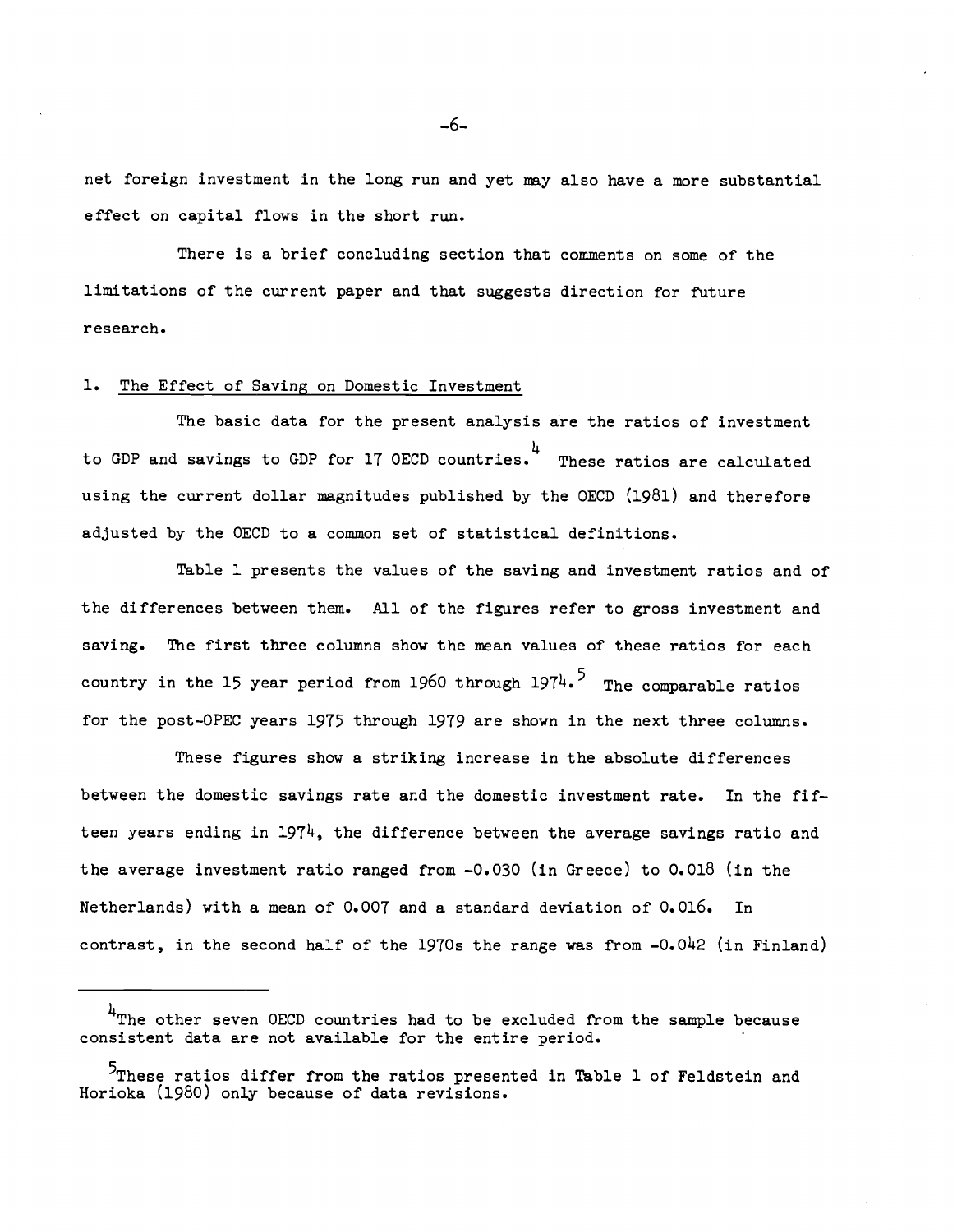## Table 1

# Savings and Investment Ratios in OECD Countries

 $\sim$ 

|                |               | Mean Values, 1960-74 |               | Mean Values, 1975-79                                    |  |  |  |
|----------------|---------------|----------------------|---------------|---------------------------------------------------------|--|--|--|
|                | $\frac{S}{Y}$ |                      | $\frac{S}{Y}$ | $\frac{S}{Y}$<br>$\frac{1}{\Upsilon}$<br>$\overline{Y}$ |  |  |  |
| Australia      | 0.245         | 0.267                | $-0.022$      | $-0.014$<br>0.231<br>0.217                              |  |  |  |
| Austria        | 0.287         | 0.284                | 0.003         | $-0.017$<br>0.267<br>0.250                              |  |  |  |
| Belgium        | 0.233         | 0.224                | 0.009         | $-0.014$<br>0.201<br>0.215                              |  |  |  |
| Canada         | 0.218         | 0.231                | $-0.013$      | $-0.026$<br>0.209<br>0.235                              |  |  |  |
| Denmark        | 0.220         | 0.248                | $-0.028$      | $-0.034$<br>0.194<br>0.228                              |  |  |  |
| Finland        | 0.288         | 0.306                | $-0.024$      | $-0.042$<br>0.318<br>0.276                              |  |  |  |
| France         | 0.251         | 0.250                | 0.001         | $-0.003$<br>0.229<br>0.232                              |  |  |  |
| Germany        | 0.270         | 0.262                | 0.008         | 0.007<br>0.229<br>0.222                                 |  |  |  |
| Greece         | 0.222         | 0.252                | $-0.030$      | 0.247<br>$-0.029$<br>0.276                              |  |  |  |
| Ireland        | 0.197         | 0.225                | $-0.028$      | 0.234<br>-0.038<br>0.272                                |  |  |  |
| Italy          | 0.237         | 0.227                | 0.010         | 0.214<br>0.007<br>0.221                                 |  |  |  |
| Japan          | 0.366         | 0.358                | 0.008         | $-0.012$<br>0.305<br>0.317                              |  |  |  |
| Netherlands    | 0.284         | 0.266                | 0.018         | 0.054<br>0.269<br>0.215                                 |  |  |  |
| New Zealand    | 0.230         | 0.255                | $-0.025$      | $-0.070$<br>0.205<br>0.275                              |  |  |  |
| Sweden         | 0.243         | 0.241                | 0.002         | $-0.016$<br>0.211<br>0.195                              |  |  |  |
| United Kingdom | 0.189         | 0.193                | $-0.004$      | $-0.013$<br>0.177<br>0.190                              |  |  |  |
| United States  | 0.188         | 0.188                | 0.000         | -0.008<br>0.171<br>0.179                                |  |  |  |

 $\label{eq:2.1} \mathcal{F}(\mathcal{F}) = \mathcal{F}(\mathcal{F}) = \mathcal{F}(\mathcal{F})$ 

 $\label{eq:2.1} \frac{1}{\sqrt{2}}\sum_{i=1}^n\frac{1}{\sqrt{2}}\left(\frac{1}{\sqrt{2}}\sum_{i=1}^n\frac{1}{\sqrt{2}}\sum_{i=1}^n\frac{1}{\sqrt{2}}\sum_{i=1}^n\frac{1}{\sqrt{2}}\sum_{i=1}^n\frac{1}{\sqrt{2}}\sum_{i=1}^n\frac{1}{\sqrt{2}}\sum_{i=1}^n\frac{1}{\sqrt{2}}\sum_{i=1}^n\frac{1}{\sqrt{2}}\sum_{i=1}^n\frac{1}{\sqrt{2}}\sum_{i=1}^n\frac{1}{\sqrt{2$ 

Source: "National Accounts of the OECD Countries: 1950—1979, OECD, 1981.

S/Y is gross domestic savings divided by GDP. i/Y is gross domestic investment divided by GDP.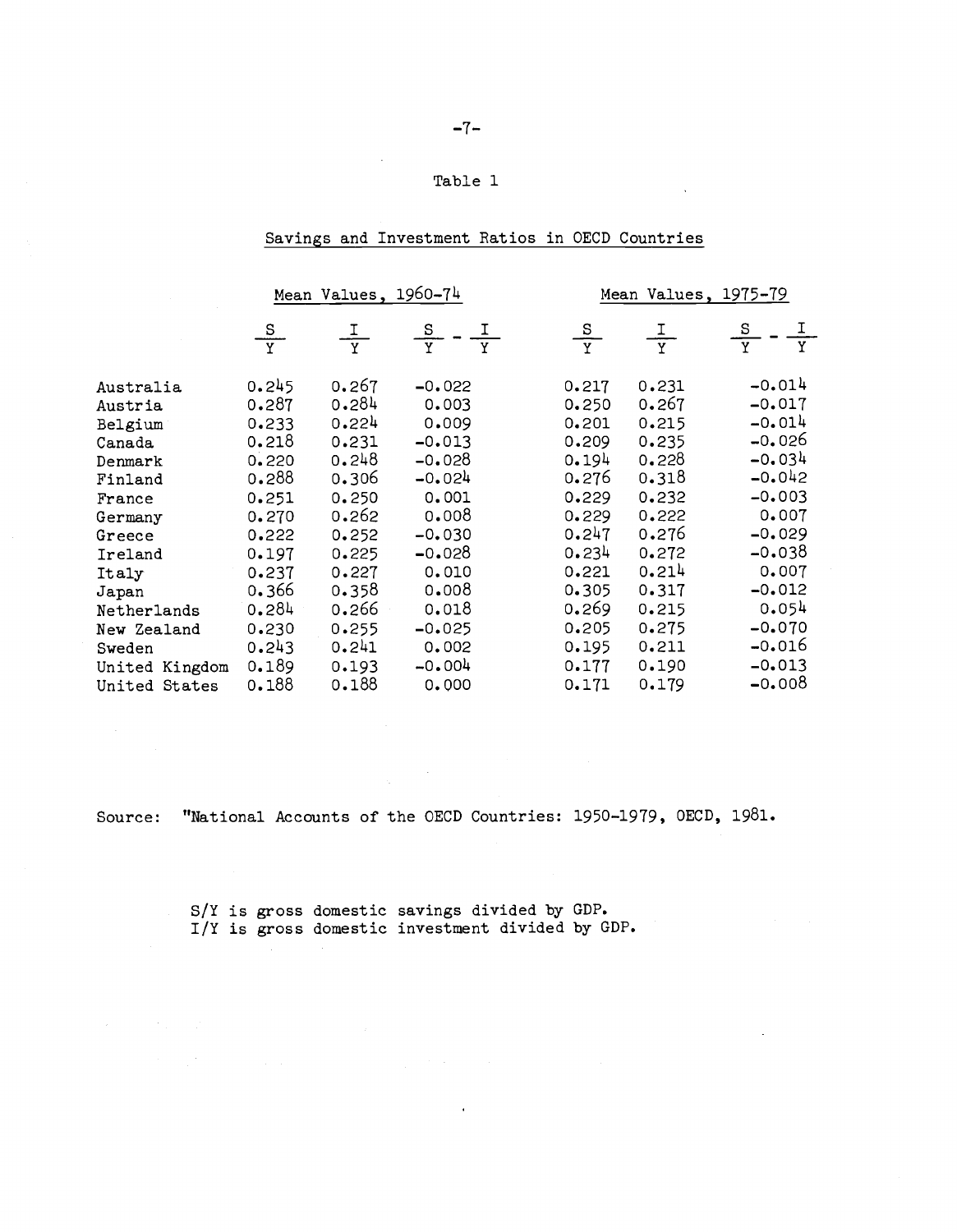to 0.054 (in the Netherlands) with a mean of -0.016 and a standard deviation of 0.025.

For virtually every industrial country, the second half of the l9TOs represented a time when domestic investment exceeded domestic savings. This In turn implied that net foreign investment was negative and therefore that the current account was in deficit. The negative net foreign investment for the industrial countries as a whole in these years was largely a reflection of the higher prices being paid for imported oil and the resulting surpluses of the OPEC countries.

Despite the substantial increase in the size and variability of international capital flows, the second half of the l9TOs showed the same strong tendency for countries with high domestic savings rates to have high rates of domestic investment. Table 2 presents estimates of the basic investment equation:

$$
\frac{I_i}{Y_i} = \alpha + \beta \left[ \frac{S_i}{Y_i} \right] + \epsilon_i \qquad (1)
$$

where  $I_i$  is domestic investment in country i,  $S_i$  is domestic savings,  $Y_i$  is GDP, and  $\varepsilon_i$  is a random disturbance. The equation is estimated with the sample of 17 countries listed in Table 1 and with the investment and savings ratios averaged over several different subperiods as well as for the entire 20 year period from 1960 through 1979.

The estimate for the second half of the 1970s indicates that an additional "dollar" (pound, franc, mark, etc) of domestic saving raised domestic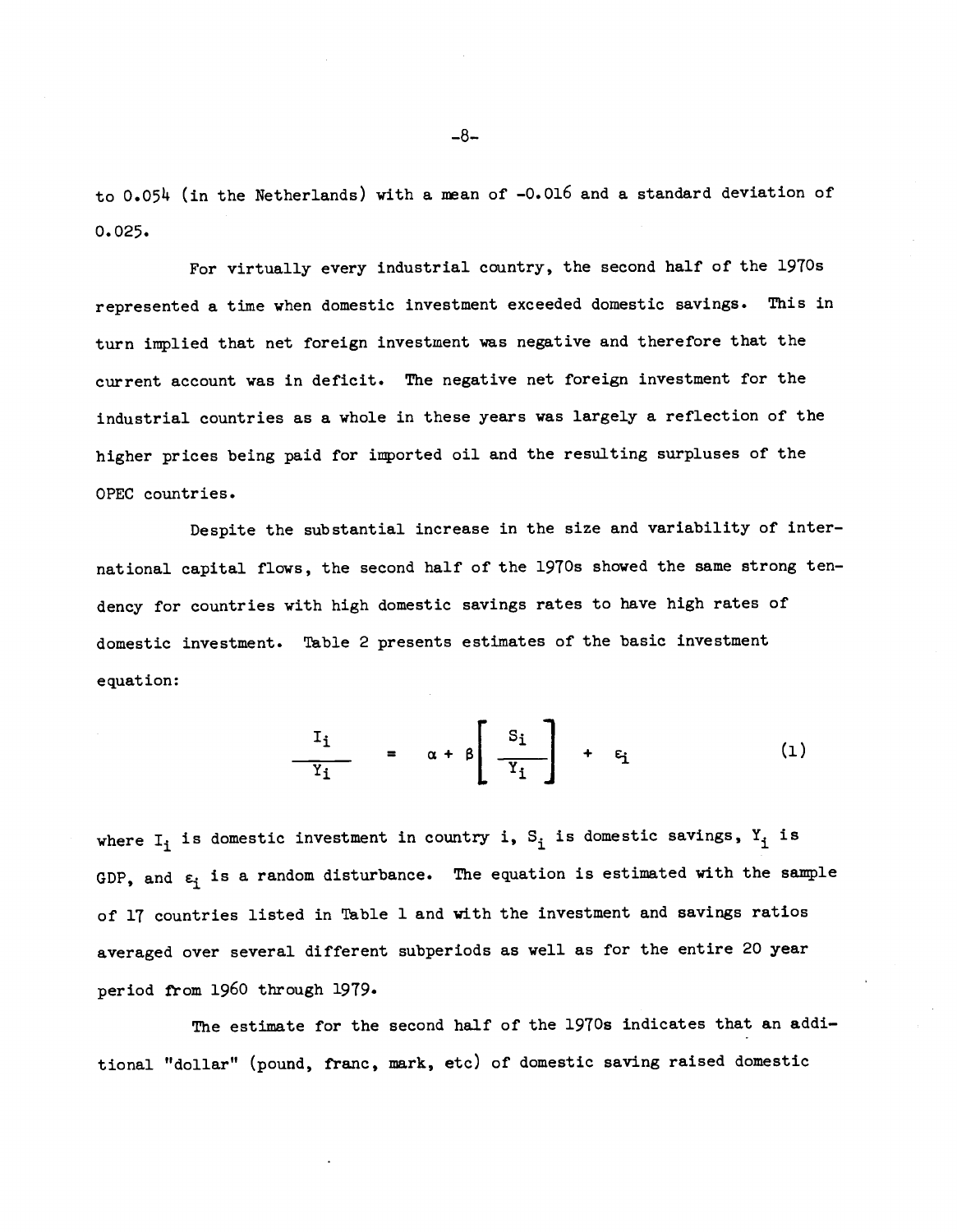investment by 0.865 dollars with a standard error of  $0.185$ . Comparison with the other subperiods indicates that the response of investment to savings was at least as high in this final period as in any of the earlier periods. This was —2 true even though, as the lower B implies, there was more "unpredictable" variation in domestic investment during this period.<sup>7</sup>

For the 20 year period as a whole, each extra "dollar" of saving was associated with 0.796 additional dollars of investment. With a standard error of 0.112, this is clearly significantly different from zero at any relevant probability level. The alternative null hypothesis, i.e., that the coefficient of S/Y is 1.0, can be rejected at a probability level of 10 percent, implying that capital does tend to flow to countries with low savings rates although certainly much less than perfect capital mobility would imply.

The first five equations reported in Table 2 refer to gross saving and gross investment. Since capital accumulation depends on net investment, it is interesting to consider also the relation between net investment and net saving. Since this requires subtracting an estimate of depreciation from both variables, any error in measuring depreciation will tend to bias the estimated coefficient toward one. This potential bias is consistent with the result presented in the sixth equation of Table 2 that shows a coefficient of 0.99 for the regression of the net investment ratio on the net savings rate.

 $^{6}$ If the equation is estimated in level form rather than ratio form, the coefficient is very close to one but this reflects the pure scale effect. Only ratio equations are therefore presented in this paper.

These differences in domestic investment reflected such things as differences in the response of profitability and of capacity utilization to the 1973 OPEC shock and to the rising rates of inflation.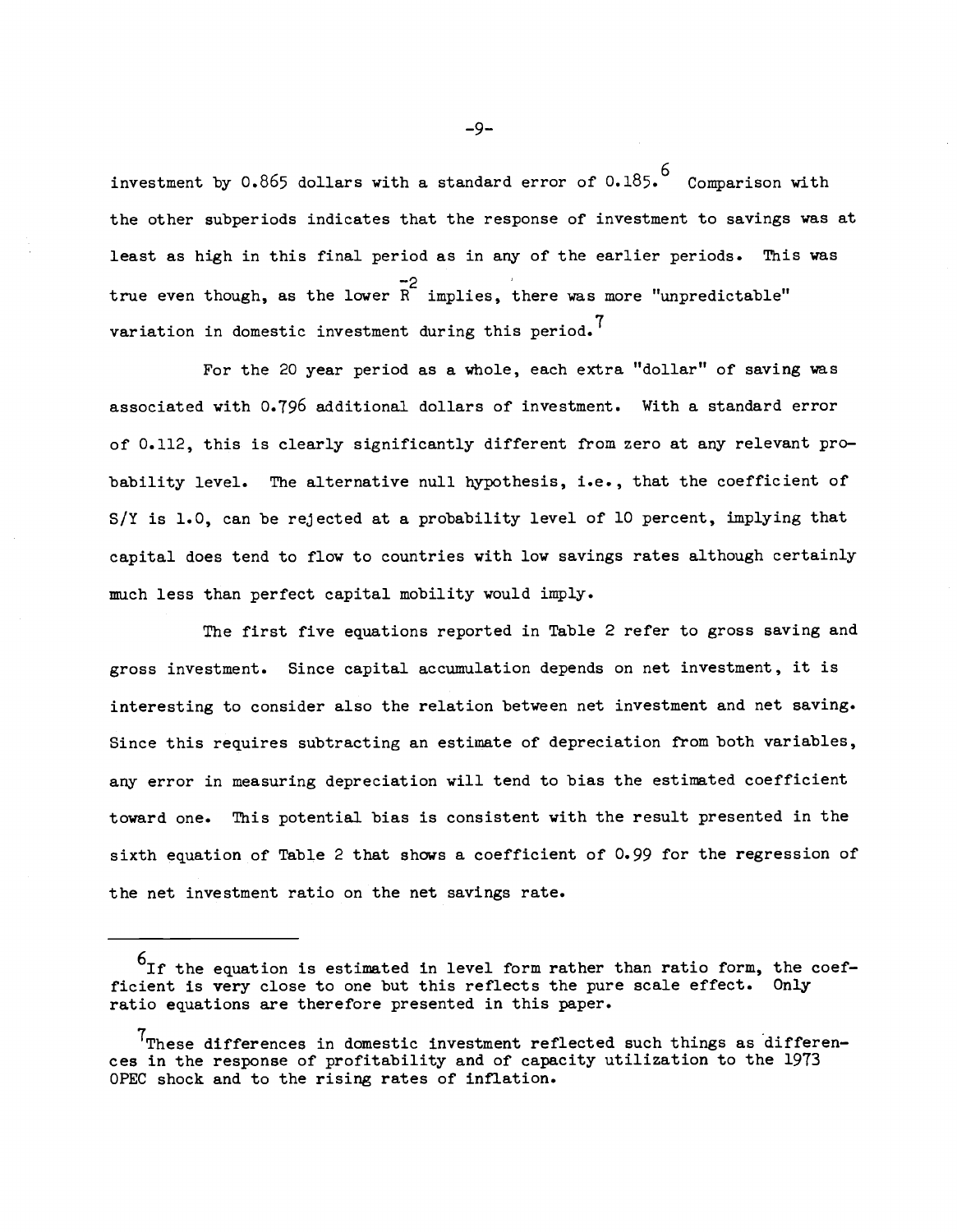## Table 2

# The Relation Between Domestic Savings Ratios and Domestic Investment Ratios

| Equation       | Sample<br>Period | Definition        | Constant         | S/Y              | $\overline{R}^2$ |  |
|----------------|------------------|-------------------|------------------|------------------|------------------|--|
| $\mathbf 1$    | 1975-79          | gross             | 0.046<br>(0.042) | 0.865<br>(0.185) | 0.57             |  |
| $\overline{c}$ | 1970-74          | gross             | 0.048<br>(0.033) | 0.826<br>(0.125) | 0.73             |  |
| 3              | 1970-79          | gross             | 0.047<br>(0.036) | 0.843<br>(0.146) | 0.67             |  |
| 4              | 1960-69          | gross             | 0.059<br>(0.022) | 0.779<br>(0.090) | 0.82             |  |
| 5              | 1960-79          | gross             | 0.057<br>(0.028) | 0.796<br>(0.112) | 0.75             |  |
| 6              | 1960-79          | net               | 0.011<br>(0.016) | 0.993<br>(0.111) | 0.83             |  |
| $\overline{1}$ | 1970-79          | gross;<br>derived | 0.039<br>(0.027) | 0.886<br>(0.112) | 0.79             |  |

The coefficients refer to equation 1 in the text. Standard errors are shown in parentheses. The "gross" equations relate gross investment and saving while the "net" equation relates net investment and saving.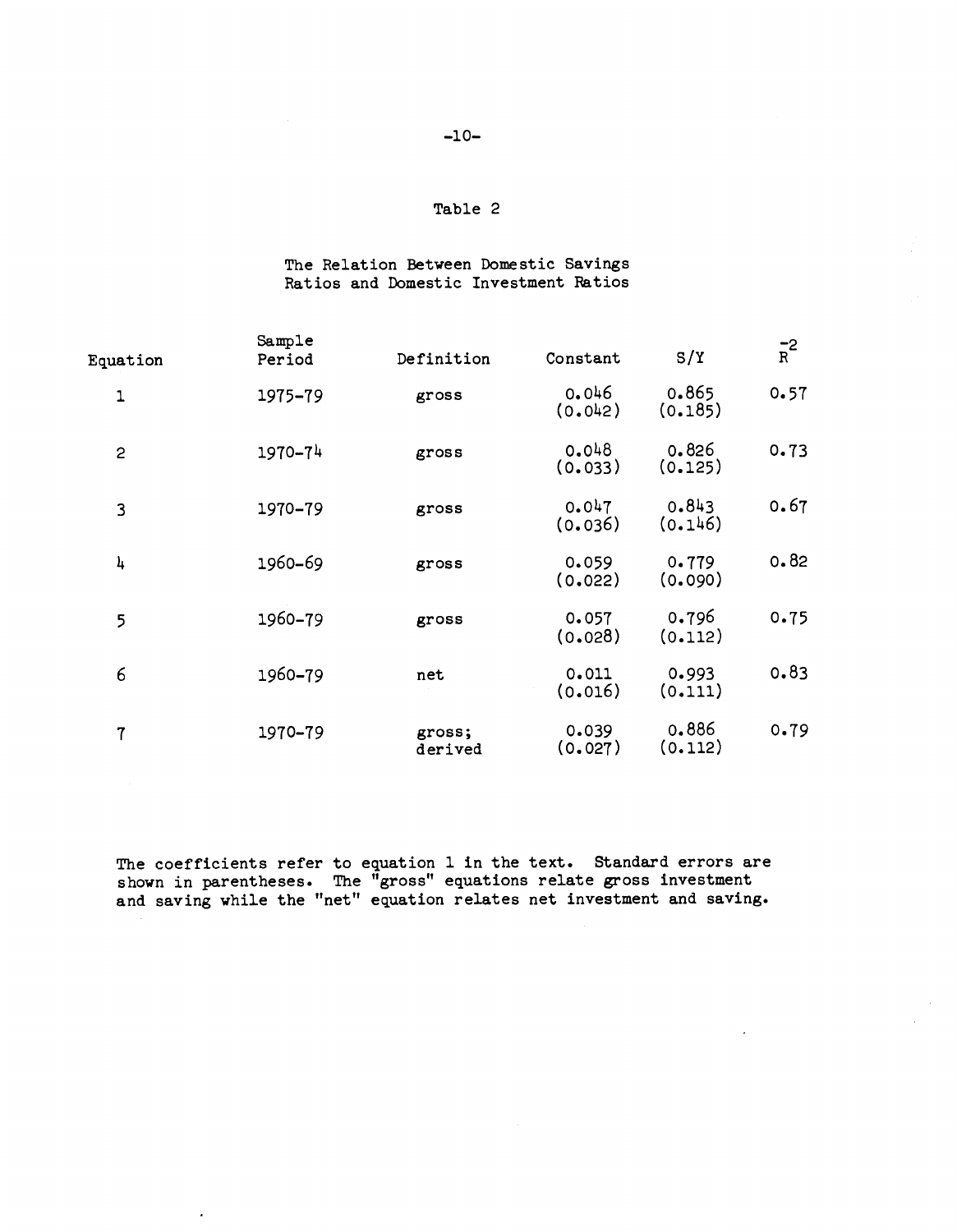If there were no problems of measuring savings, investment and international transactions, the difference between gross domestic savings and gross domestic investment would be equal to the balance on current account (CA). This suggests that, instead of using the conventional national income account measure of domestic savings, the value of gross domestic savings could be defined as the sum of gross domestic investment and the current account balance:  $S = I + CA$ . The basic equation is reestimated for the decade of the 1970s with this derived measure of savings and presented in the final line of Table 2. The coefficient of 0.886 is only slightly higher than the previous estimate of 0.843 for this decade and show that this source of measurement error does not influence the basic result.

The estimation of equation 1 with a cross section of country averages implicitly assumes that each country's disturbance is purely random and uncorre lated with the savings ratio. If country investment rates do differ systematically for some reason that is not directly related to the savings ratio, equation 1 should be replaced by an equation in which the constant term is allowed to differ among countries:

$$
\frac{I_i}{Y_i} = \alpha_i + \beta \frac{S_i}{Y_i} + \epsilon_i.
$$
 (2)

If equation 2 is the correct specification but equation 1 is estimated, the coefficient of  $\beta$  will be biased if  $\alpha_i$  is correlated with the savings ratio.

This potential source of bias can be eliminated by extending the analysis to two observations for each country so that the constant values of the

 $8$ This is the procedure used by Sachs (1981a).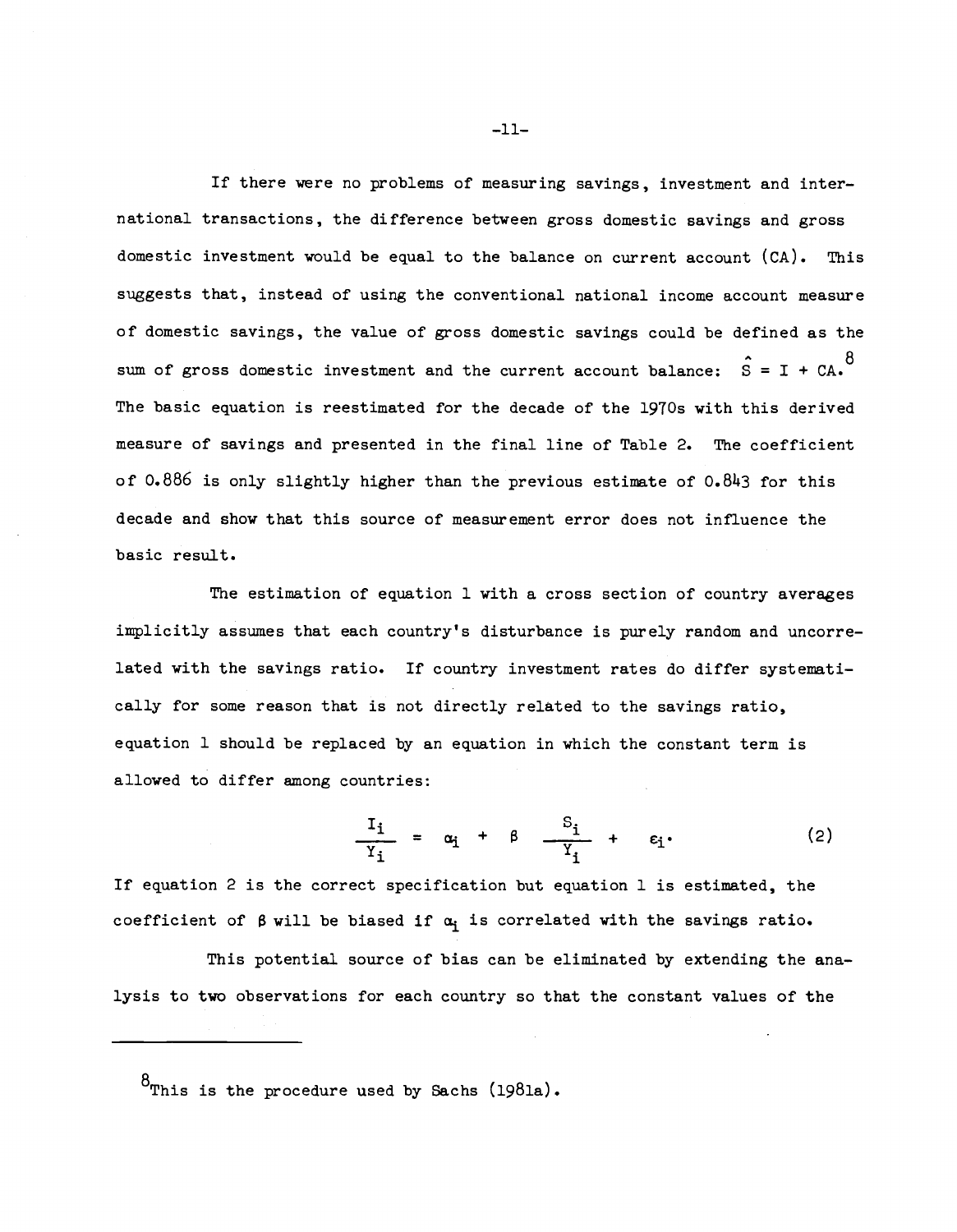$\alpha_i$ s can be eliminated. If equation 2 is generalized by assuming that all investment ratios may shift by a constant amount  $\delta$  between times t and  $t'$ , the new specification may be written<sup>9</sup>.

$$
\frac{I_{it}}{Y_{it}} - \frac{I_{it'}}{Y_{it'}} = \delta + \beta \left[ \frac{S_{it}}{Y_{it}} - \frac{S_{it'}}{Y_{it'}} \right] + \epsilon_{it} - \epsilon_{it'}.
$$
 (3)

Defining the latter period as 1973 through 1979 (i.e., the years affected by the OPEC price shock) and the earlier period as the previous seven "pre—OPEC" years implies an estimate of  $\beta$  of 1.024 with a standard error of 0.227 and an estimate of  $\delta$  of 0.013 with a standard error of 0.005. The  $\overline{R}^2$  for this equation is 0.55. Thus countries that increased their saving between the earlier period and the later period found that their investment increased on average by an equal amount between the two dates. There is certainly no support in this estimate for the view that increases in saving merely augmented the total world supply of funds and that such capital was allocated among countries in unconstrained pursuit of the highest rate of return.  $^{10}$ 

An alternative method of estimating equation 2 is to use each of the annual observations in a pooled cross—section of time series. Using data for the entire 20 year period<sup>11</sup> implies an estimate of 0.771 for  $\beta$  with a standard

 $9A1$ though the  $\alpha_i$ 's are eliminated by first differencing in this way, they can be estimated in a second step once  $\beta$  and  $\delta$  are estimated. The procedure is exactly equivalent to estimations with individual constant terms and two observations for each country.

 $10$ The use of differences in saving and investment ratios may cause simultaneous equations bias that is not present in the estimates of Table 2. This is discussed in section 3.

 $^{11}$ Some individual annual observations are missing, reducing the sample to 320 observations.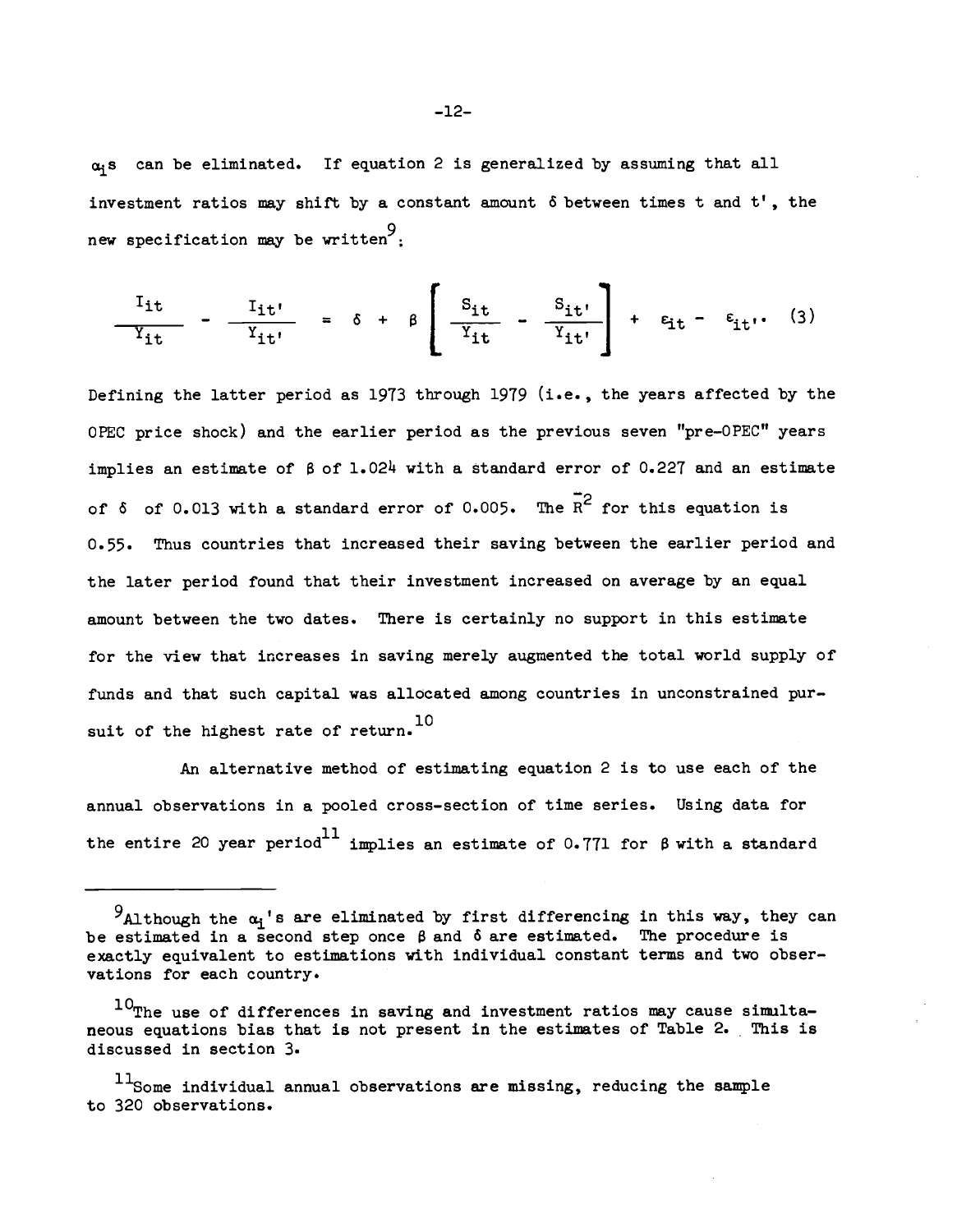error of  $0.046$ , very similar to the estimate of  $0.796$  shown in Table 2 and obtained when the annual data are averaged to produce a single value for each country.

The similarity of the estimates with individual constant terms and with averaged data suggests that including the individual constant terms has little effect on the estimate of  $\beta$ . This is confirmed when equation 1 is reestimated with individual annual observations for all countries for the twenty year period. The estimate of  $\beta$  is 0.797 with a standard error of 0.031, virtually identical to the estimates in Table 2.

The use of individual annual observations makes it possible to estimate a more general dynamic relation between savings and investment. When a lagged value of the savings ratio is added to the basic specification, its coefficient is relatively small and negative:

$$
\frac{I_{it}}{Y_{it}} = 0.074 + 0.832 \frac{S_{it}}{Y_{it}} - 0.109 \frac{Si_{t-1}}{(0.033)} \frac{(4)}{Y_{i,t-1}}
$$
 (4)

The negative coefficient of the lagged savings variable suggests that investment does not adjust to savings gradually but overadjusts at first. The coefficients of further lagged values are smaller and not statistically significant. Finally, using the annual observations to estimate the average effect of year to year changes in saving among all countries indicates that:

$$
\frac{I_{it}}{Y_{it}} - \frac{I_{i,t-1}}{Y_{i,t-1}} = -0.0001 + 0.863 \left[ \frac{S_{it}}{Y_{it}} - \frac{S_{i,t-1}}{Y_{i,t-1}} \right]
$$
(5)

—13—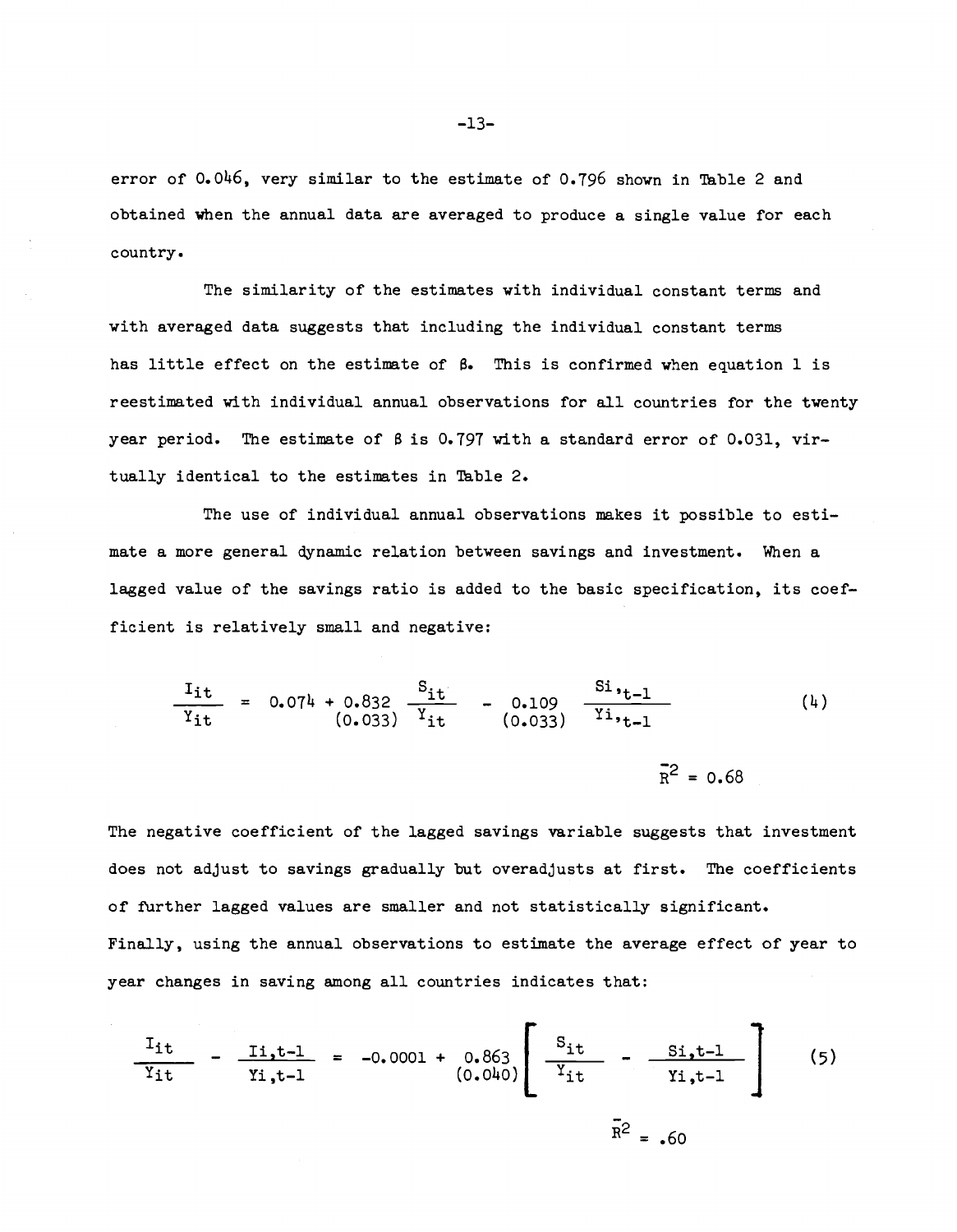Thus, even year to year increases in saving tend on average to be associated with increases in domestic investment in the saving country by approximately 12 equal amounts.

# 2. Domestic Savings and the Components of International Capital Flows

The basic investment equation can be rewritten in terms of net foreign investment and then used to analyze the relation between saving and the components of international capital flows. More specifically, subtracting the savings ratio from both sides of equation 1 and multiplying by minus one yields

$$
\frac{s_i - I_i}{Y_i} = -\alpha + (1 - \beta) \frac{s_i}{Y_i} - \epsilon_i.
$$
 (6)

The national income accounts divide the excess of domestic saving over domestic investment into net foreign investment (NFl) plus the statistical discrepancy in the savings-investment account (SDS).<sup>13</sup> Substituting this into equation 6 implies:

$$
\frac{\text{NFI}_{i}}{Y_{i}} = -\alpha + (1-\beta) \frac{S_{i}}{Y_{i}} - \frac{SDS_{i}}{Y_{i}} + \epsilon_{i} \qquad (7)
$$

If SDS/Y were uncorrelated with the savings ratio, the estimate of <sup>8</sup> obtained from equation 7 would be exactly the same as the estimate obtained from equation 1. In fact, there is a small postive association between the sta-

 $12$ Sections 3 and 4 show that the similarity of the coefficients based on longterm averages and annual changes may be subject to different interpretations.

 $^{13}$ The net foreign investment of the United States thus represents the net investment abroad financed by savings in the United States.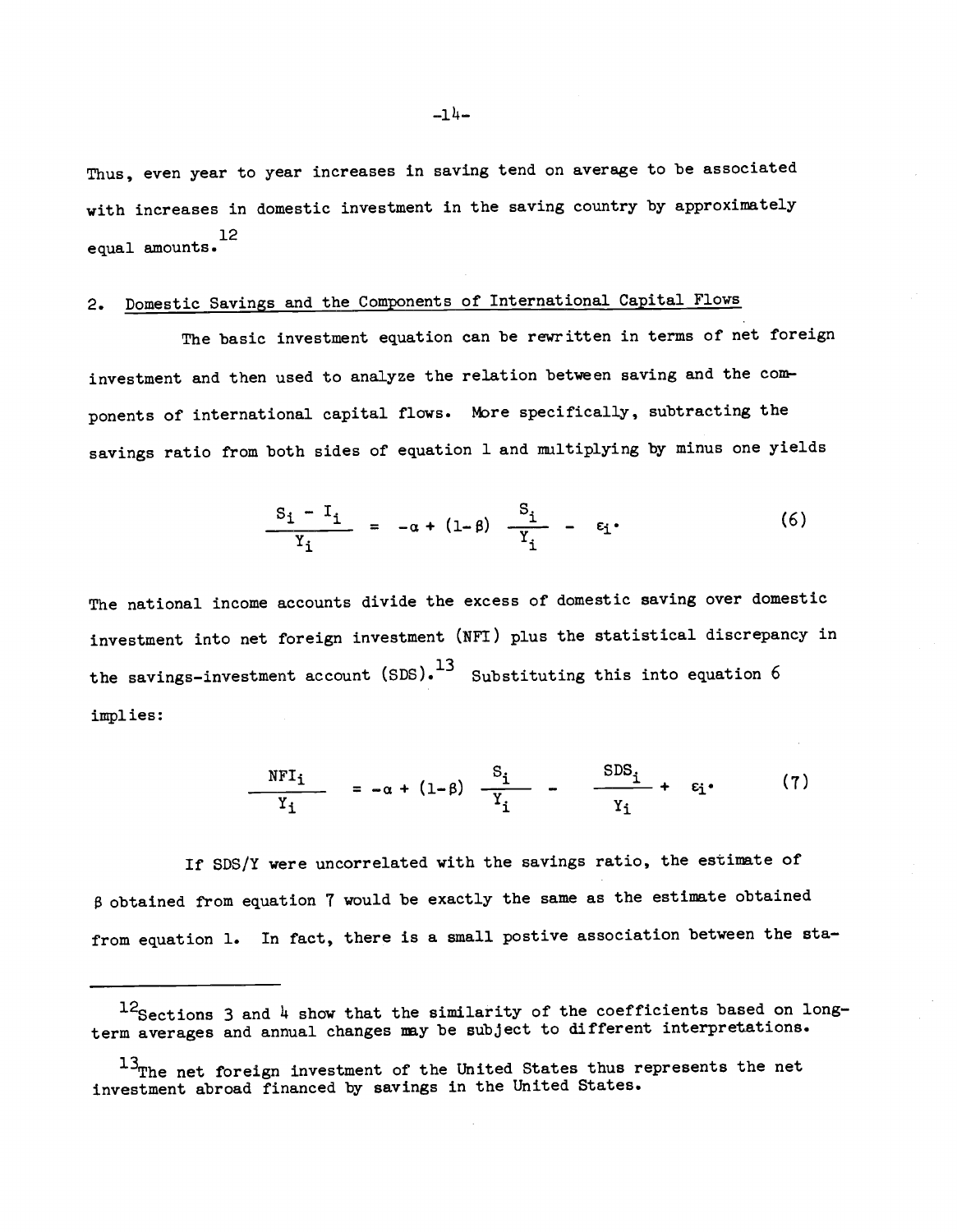tistical discrepency ratio and the saving ratio in the sample, implying that the estimate of  $\beta$  implied by estimating equation 7 with the decade averages of NFI/Y and S/Y for 1970 through 1979 yields:

$$
\frac{\text{NFI}_{i}}{Y_{i}} = \begin{array}{c} 0.019 + 0.092 \\ (0.002) (0.785) \end{array} \frac{S_{i}}{Y_{i}} \qquad (8)
$$

The implied value of  $\beta$  is 0.908 and therefore slightly higher than the estimate presented in Table 2. The coefficient of 0.092 implies that each extra "dollar" of domestic saving causes a capital export of approximately 9 cents but the very large standard error indicates that there is no statistically significant relation at all between net foreign investment and the domestic savings rate.<sup>14</sup>

Net foreign investment can itself be decomposed into the four major components of the international capital account (direct investment; portfolio investment; other long—term capital flows; and short—term capital flows) plus the total change in official reserves, the net errors and omissions, and a remaining minor category of the official settlements balance. The lack of a significant or substantial relation between domestic savings and net foreign investment as a whole could in principal reflect a balancing of positive and negative relationships among different components. For example, portfolio investment outflows might respond positively to the domestic savings rate only to be offset by changes in official reserves.

In fact, in each of the separate regressions, the coefficient of the savings ratio is always less than its standard error. There is no indication of

 $14$ The much larger standard error in equation 8 than in Table 2 reflects the importance of the statistical discrepancy.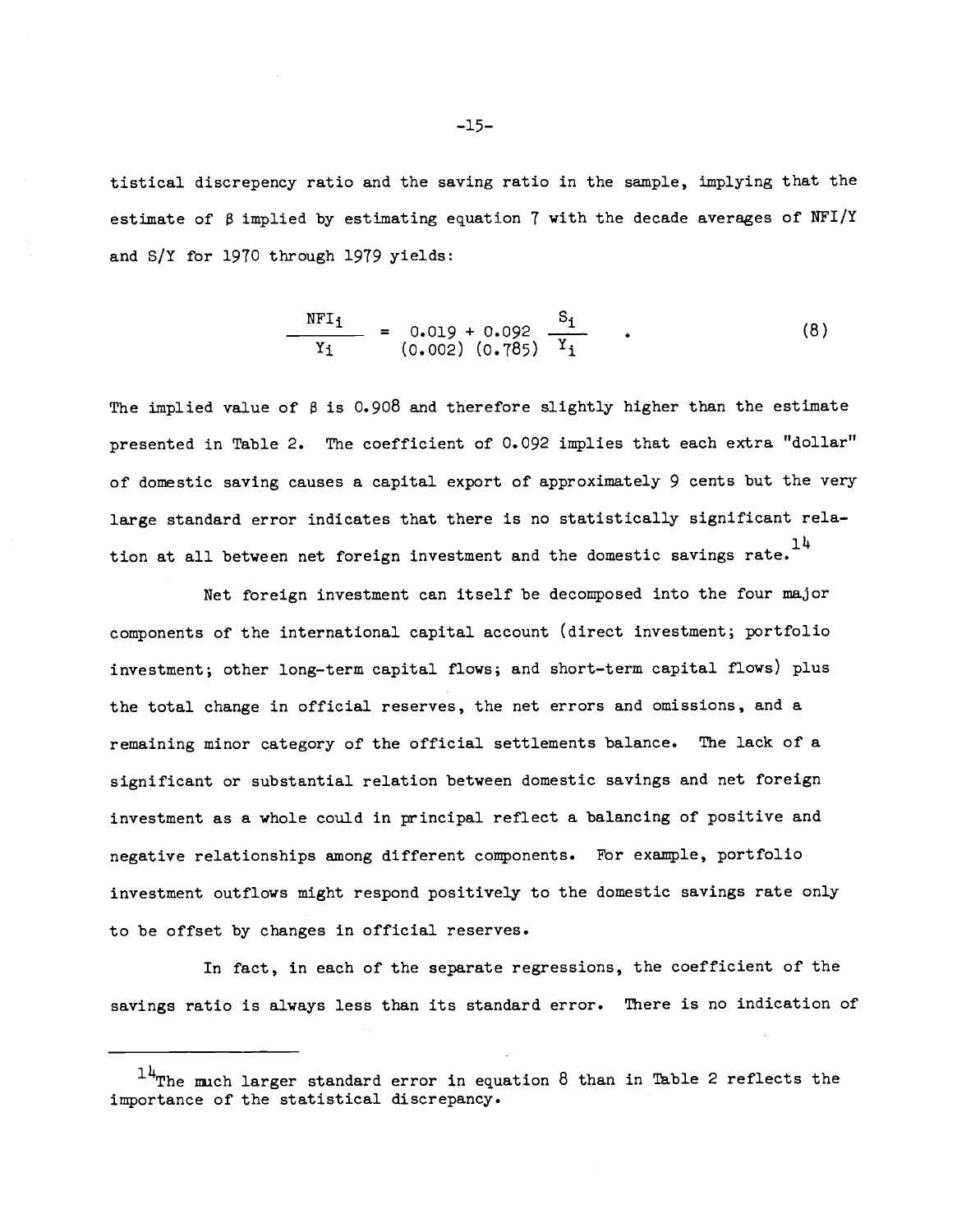a relation between sustained differences among countries in savings rates and any of the components of net foreign investment.

Net foreign investment is conceptually equal to the balance on current account.<sup>15</sup> This suggests another decomposition that might be useful in analyzing the effect of intercountry savings differences.<sup>16</sup> The relation between the current account balance and the savings ratio can be decomposed into the separate effects of savings on: merchandise exports; merchandise imports; other credits for goods, services and investment income; other debits for goods, services and investment income; private unrequited transfers; and public unrequited transfers. None of the six regression coefficients relating a current account component as a fraction of GD? to savings as a fraction of GD? had an absolute value as large as 0.1 and none was as large as its standard error. The lack of a significant relationship between the current account balance and savings reflects a lack of relation between each of its components and savings.

In short, the two decompositions that have been examined confirm the finding of section 1 that there is no relation between sustained differences in domestic savings rates and the external position of the country.

# 3. Parameter Identification and Estimation with Cross—Country and Time Series Data

The regression of the domestic Investment ratio on the domestic savings ratio is an intuitively appealing test of the hypothesis of perfect

 $15_{\text{In practice, the two numbers differ because of such things as the allocation}$ of special drawing rights and the statistical treatment of gold, extraordinary military transactions, etc.

 $16$ This analysis was suggested to me by Douglas Purvis.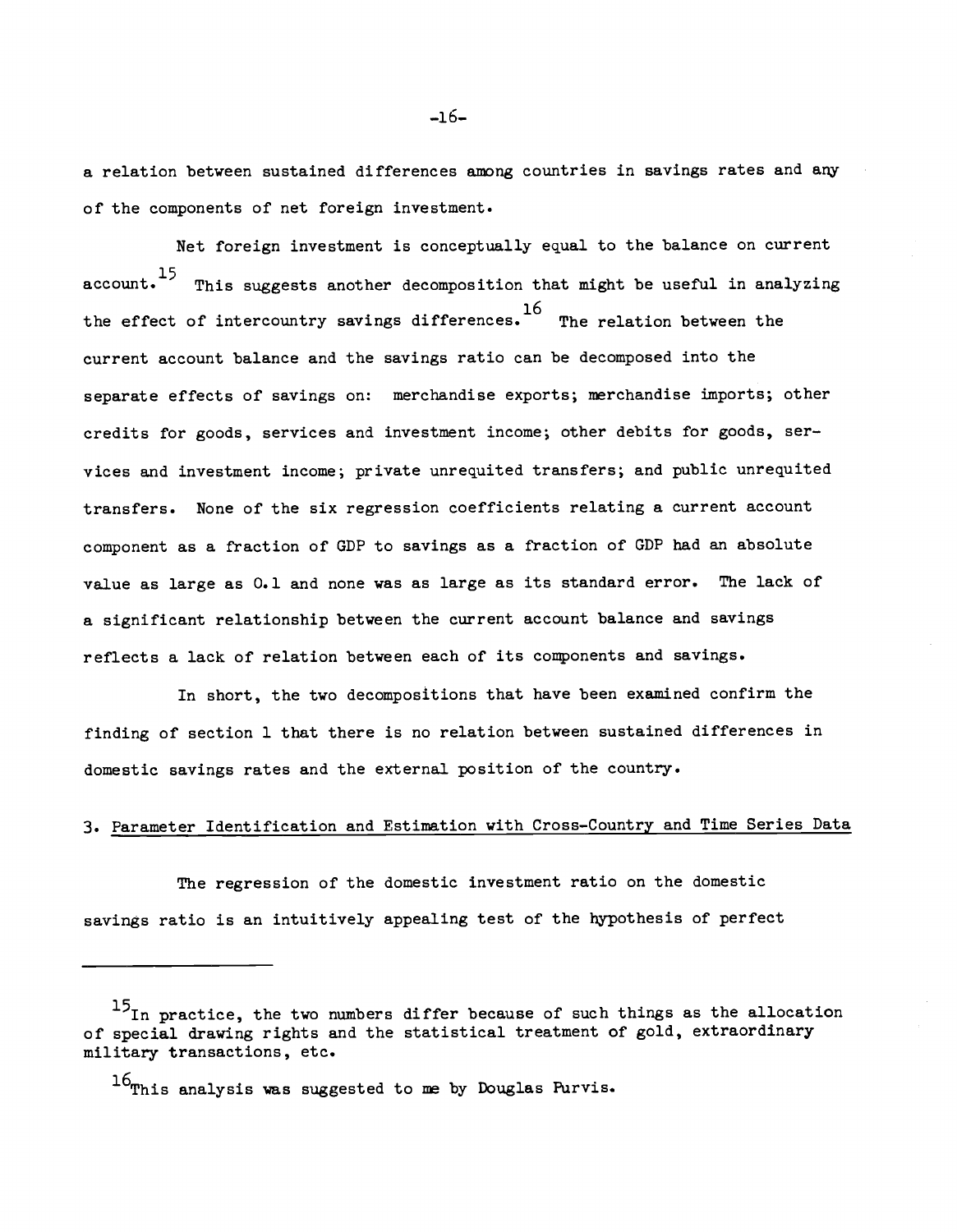capital nobility. Nevertheless, there are fundamental problems of identification and estimation that should be considered when it is recognized that both savings and investment are endogenous variables in an economic system. Feldstein and Horioka (1980) discussed the problem of simultaneous equations bias briefly and suggested that this was likely to be much less serious in estimates based on cross—country data averaged over long periods of time than in estimates based on annual time series for individual countries. As I noted in the introduction to the present paper, instrumental variable estimates suggested by a simultaneous equations model confirmed the ordinary least squares results.

The current section presents an explicit model and uses it to assess the regression of domestic investment on domestic saving as a test of the perfect capital mobility hypothesis and, when international capital mobility is less than perfect, as an estimate of the effect on domestic investment of endo genous shifts in domestic saving.

The simplest model that is adequate for this purpose requires a domestic investment function, a domestic savings function, a net foreign investment function, and a savings—investment equilibrium condition. I shall assume that all investment is financed by issuing bonds and that the demand for gross domestic investment (I) can be written as a function of the domestic real interest rate (r) plus a random shock (u):

$$
I = \phi(r) + u \qquad (9)
$$

with  $\phi'$  < 0. A similar specification of the domestic savings function

$$
S = \psi(r) + v \tag{10}
$$

—17—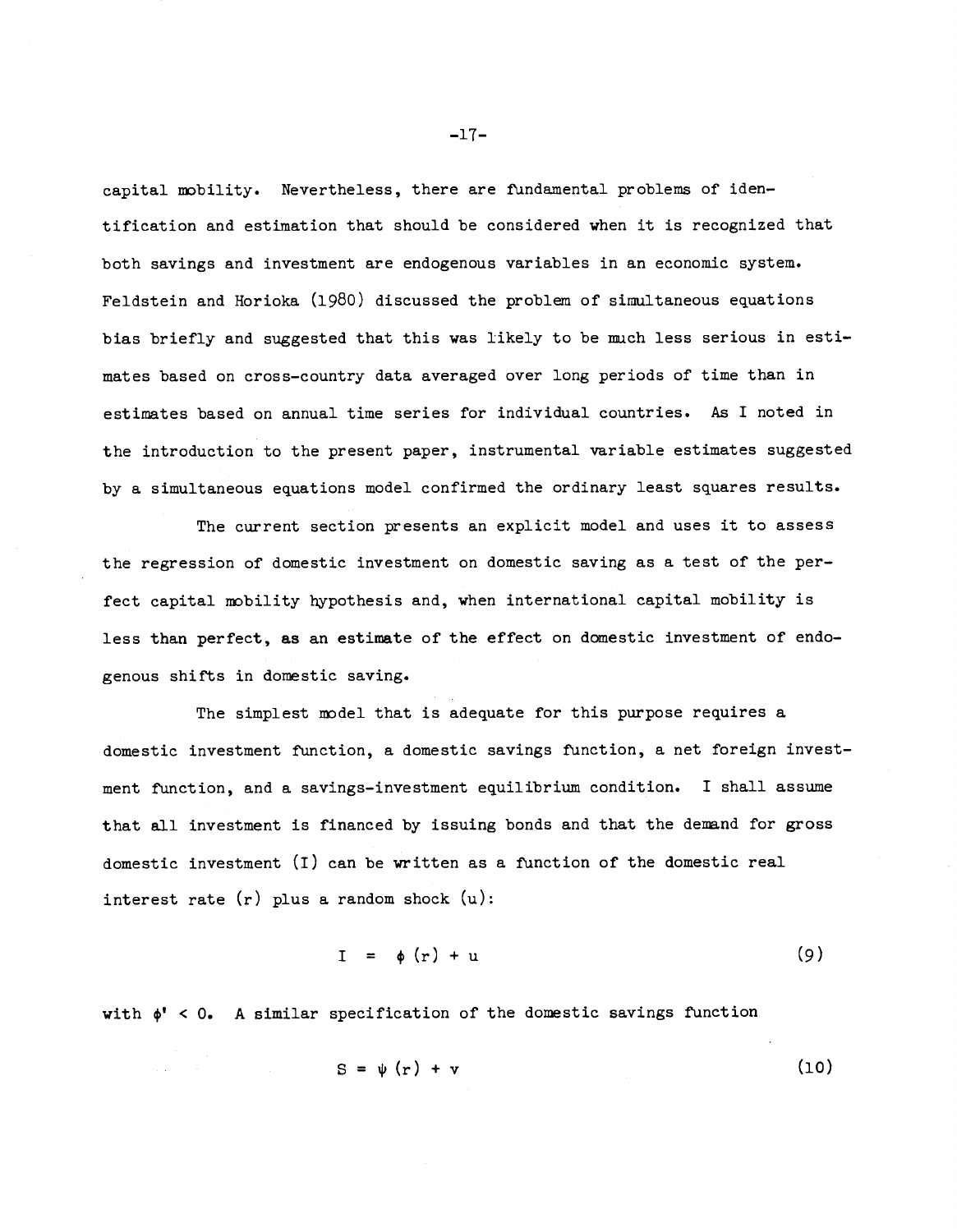provides that the supply of saving is a nondecreasing function of the real interest rate  $(\psi \rightarrow 0)$  plus a random shock.

Writing N for net foreign investment (i.e., the net outflow of capital from the home country), the net capital outflow in response to a higher interest rate can be written:

$$
N = n(r) + e \qquad (11)
$$

where  $\eta'$  (r)  $\leq$  0 implies that a higher real domestic interest rate reduces (or leaves unchanged if  $\eta' = 0$ ) net foreign investment (or causes a greater net inflow from abroad, i.e., a negative net foreign investment) and e is a random shock. Perfect capital mobility implies that  $n' = -\infty$ . More generally,  $n'$  could differ between the short—run and the long—run and could vary among countries or time periods. Some reasons for such differences are discussed below.

Equilibrium in the goods market requires that domestic saving equal domestic investment plus net foreign investment:<sup>17</sup>

$$
S = I + N \tag{12}
$$

These four equations determine values for the four endogenous variables I, S, N and r as functions of the three random distributions u, v and e.

Substituting 9, 10 and 11 in 12 yields:

$$
\psi(r) + v = \phi(r) + u + \eta(r) + e.
$$
 (13)

 $^{17}$ In a simple theoretical model, this is equivalent to the equilibrium con-<br>dition S = I + X - M where X is exports and M is imports since net foreign investment equals the current account surplus.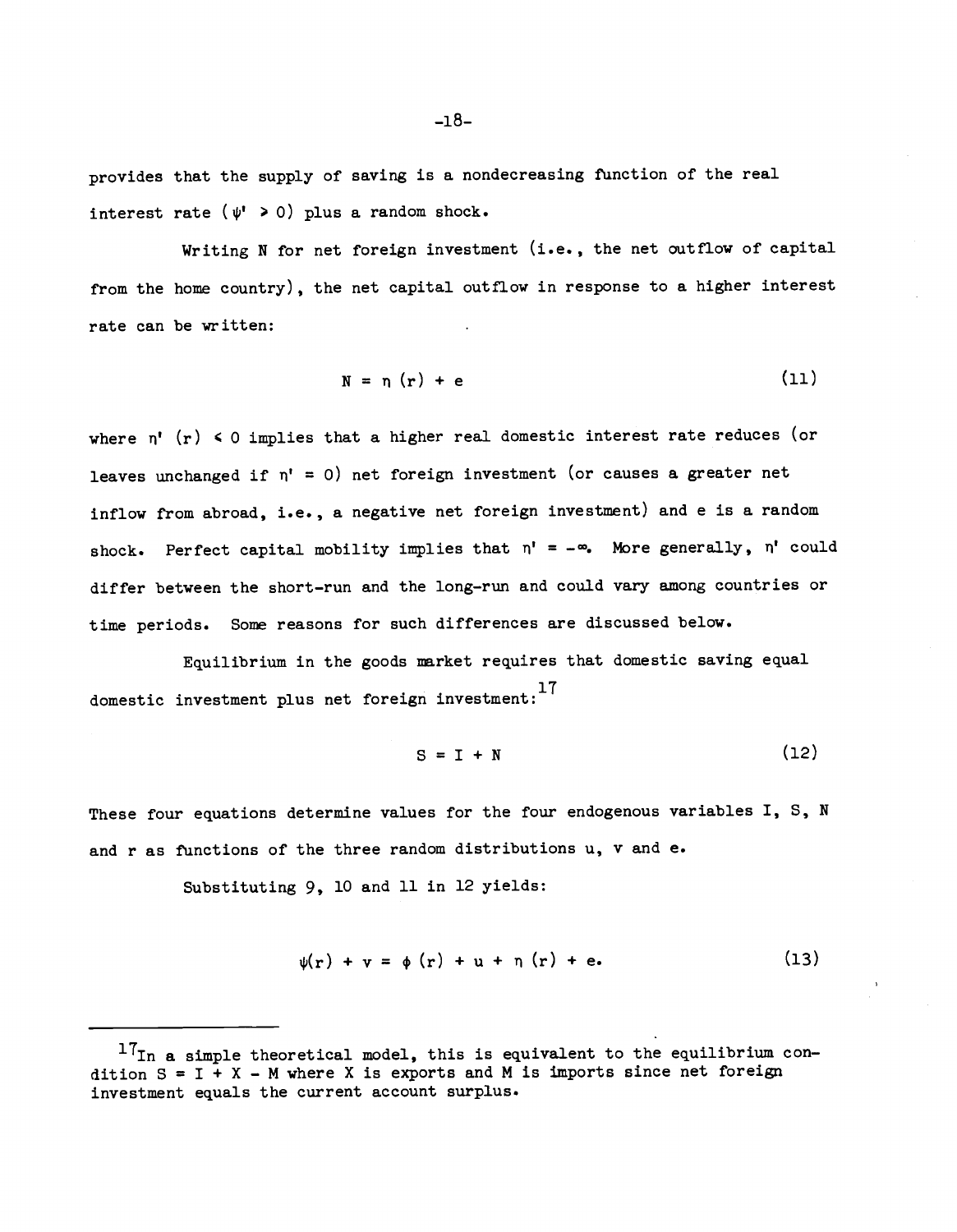Differentating and solving for the change in the real interest rate implies:

$$
dr = \frac{du - dv + de}{\psi' - \phi' - n'} \tag{14}
$$

Since  $\psi' \geq 0$ ,  $\phi' < 0$  and n'  $\leq 0$ , the denominator is unambiguously positive. Thus the interest rate rises when there is a positive shock to domestic investment demand (du > 0) or to the domestic demand for net foreign investment (de > 0).

The effect of investment and savings shocks on net foreign investment can be obtained by combining equations 11 and  $14$ :

 $\phi'$   $n'$ 

$$
dN = n' dr + de
$$
 (15)  
= 
$$
\frac{n' [du-dv+de]}{1}
$$
 + de.

To interpret equation 15, recall that dN > 0 means an increased capital outflow and that  $\eta'$  < 0. Thus an increase in domestic savings (dv > 0) causes an increase in net foreign investment and therefore both a capital outflow and a current account surplus. With perfect capital mobility,  $n' = -\infty$  and  $dN/dv = 1$ ; in this case, all of the additional domestic saving goes abroad. Similarly, even with a finite value of  $n'$ , an increase in domestic investment (du > 0) causes a decrease in net foreign investment and therefore both a capital inflow and a current account deficit.<sup>18</sup>

This brief description of the international effects of shifts in domestic savings and investment has ignored the exchange rate movements that are likely to occur as part of the process of change. An autonomous increase in

 $18$ This is the case discussed by Sachs (1981a, 1981b). I will return to his empirical results later in this section.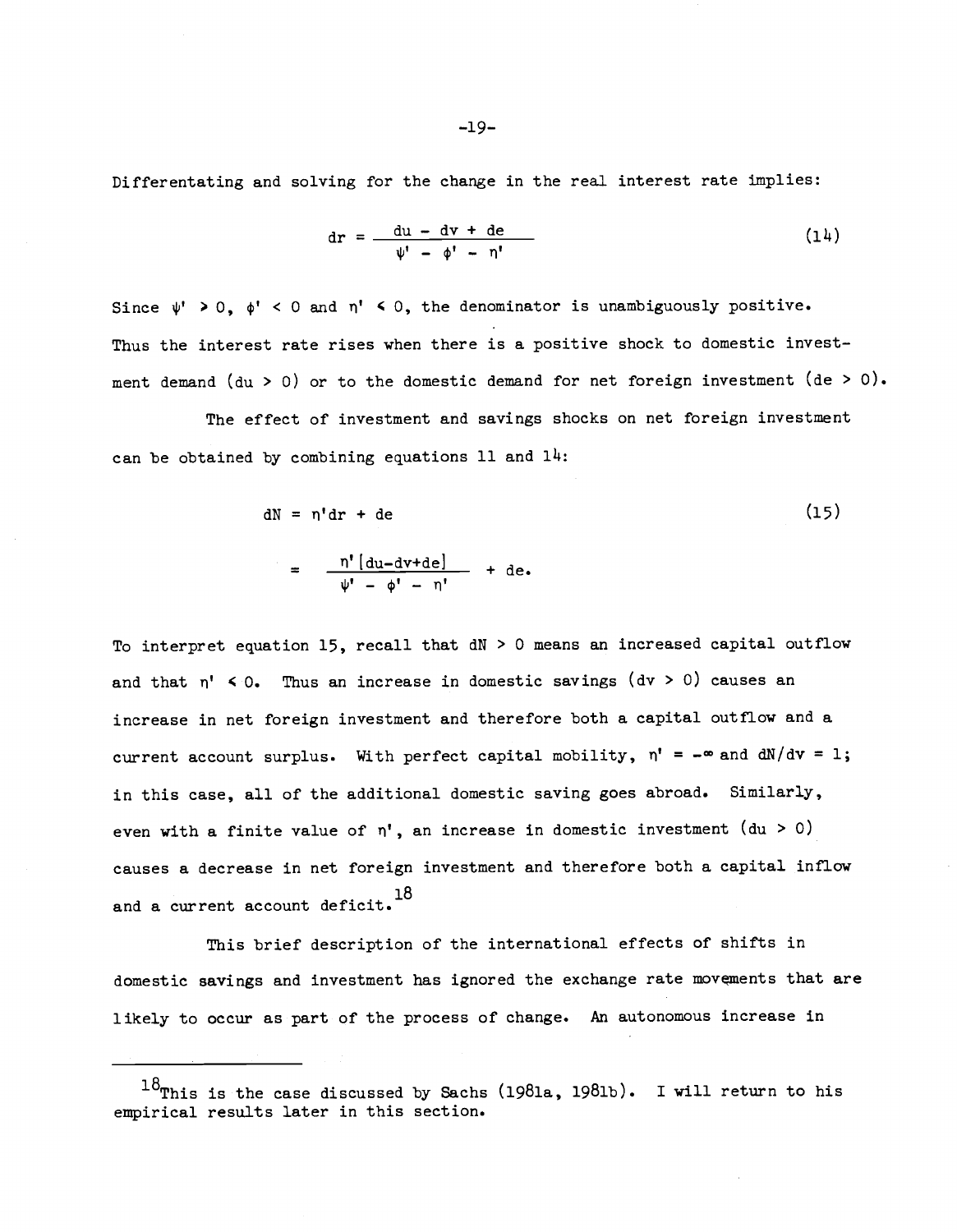domestic investment demand (or decrease in savings) will raise the domestic interest rate and cause a real appreciation of the home currency. With this increase in the exchange rate there is a current account deficit that accomoda tes the capital inflow. The model is consistent with this exchange rate behavior even though the exchange rate is not explicitly modelled.

Combining equations 9 and  $14$  shows the relation between domestic investment and a shift in domestic savings:

$$
dI = \frac{\phi' \left[du - dv + de\right]}{\psi' - \phi' - \eta'} + du \qquad (16)
$$

which implies

$$
\frac{\mathrm{d}I}{\mathrm{d}v} = \frac{\phi'}{\phi' + n' - \psi'}
$$
 (17)

With perfect capital mobility,  $\eta' = -\infty$  and  $dI/dv = 0$ . At the other extreme, if international capital movements do not respond to the interest rate,  $n' = 0$  and

$$
\frac{dI}{dv} = \frac{\phi'}{\phi' - \psi'}, \qquad (18)
$$

Since  $\phi'$  < 0 and  $\psi'$  > 0, in this case dI/dv < 1. If  $\psi'$  is "small" relative to —4)', i.e., if the interest elasticity of savings is small relative to the interest elasticity of investment, dI/dv will be close to 1.

Now that the theoretical relation between domestic saving and investment has been clarified it is possible to examine more explicitly the interpre tation of the regression coefficient estimated by regressing the investment ratio on the savings ratio, i.e., the coefficient of equation 1 estimated to be approximately one in the cross—country regressions reported in Table 2. The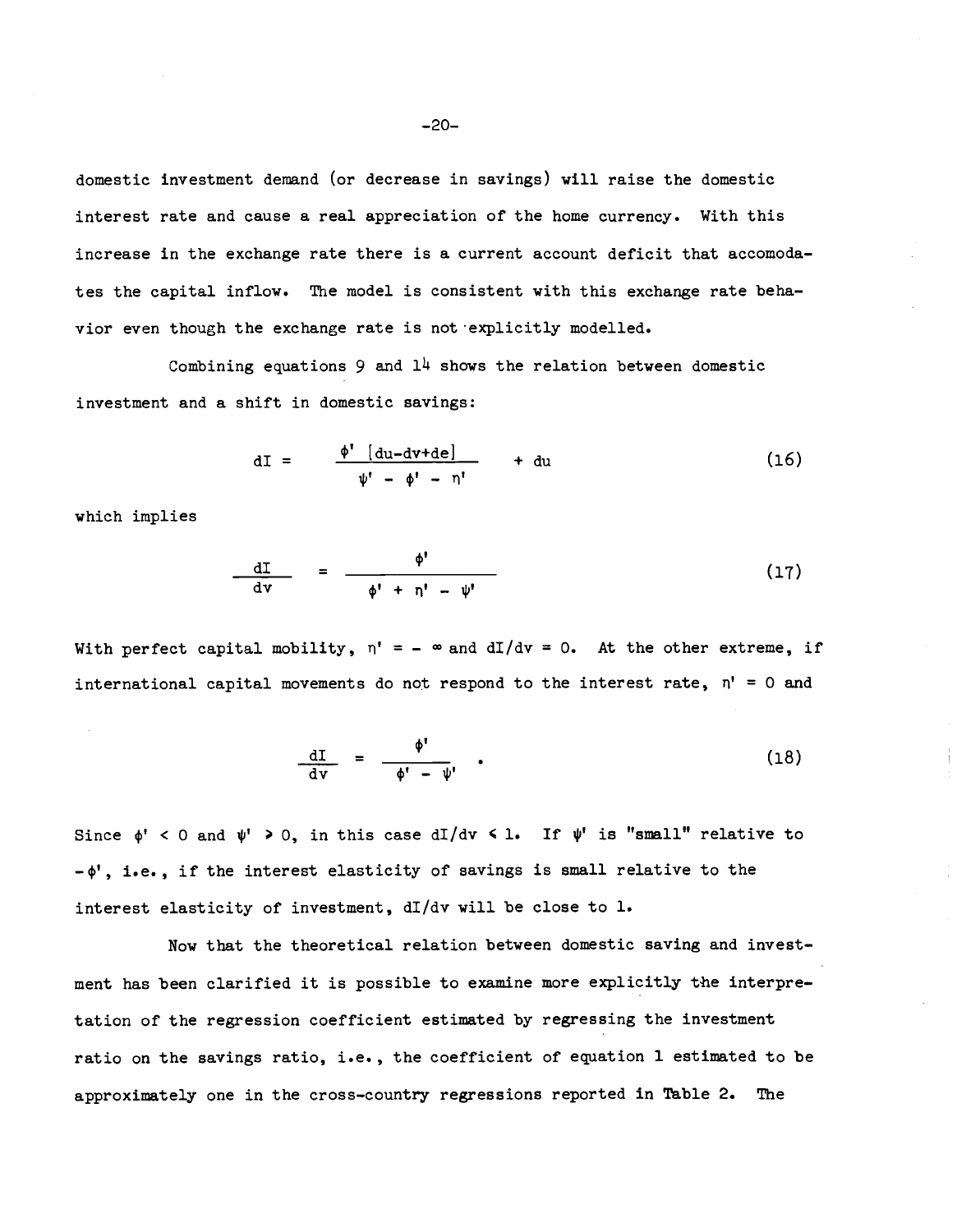regression coefficient of equation 1 is the ratio of the covariance between investment and saving divided by the variance of saving. The variance of savings can be approximated in terms of the current model in the following way. First, differentiate equation 10 and eliminate dr with the help of equation  $14$ to obtain

$$
dS = \frac{\psi' \left[ du - dv + de \right]}{\psi' - \phi' - n'} + dv. \qquad (19)
$$

Now evaluate each of the derivatives at the mean value of the corresponding variable, square both sides, and take expectations. Since the expected value of the squared deviation from the mean is the variance,

$$
\sigma_{\rm SS} = E(\rm ds)^2
$$
\n
$$
= \frac{(\phi' + \eta')^2 \sigma_{\rm VV} + (\psi')^2 (\sigma_{\rm uu} + \sigma_{\rm ee} + 2\sigma_{\rm ue}) - 2\psi'(\phi' + \eta') (\sigma_{\rm uv} + \sigma_{\rm ev})}{(\psi' - \phi' - \eta')^2} \tag{20}
$$

Similarly, combining equations 16 and 19 yields an approximation for the co variance between S and I:

$$
\sigma_{ST} = E(\text{d}S \cdot \text{d}I)
$$
  
= 
$$
\frac{E [-(\phi^t + \eta^t) \text{d}v + \psi^t (\text{d}u + \text{d}e)] [(\psi^t - \eta^t) \text{d}u - \phi^t (\text{d}v - \text{d}e)]}{(\psi^t - \phi^t - \eta^t)^2}
$$
(21)  

$$
-(\phi^t + \eta^t) (\psi^t - \eta^t) \sigma_{uv} + \phi^t (\phi^t + \eta^t) (\sigma_{vv} - \sigma_{ev}) +
$$
  

$$
= \psi^t (\psi^t - \eta^t) (\sigma_{uu} + \sigma_{ue}) - \psi^t \phi^t (\sigma_{uv} - \sigma_{ue} + \sigma_{ve} - \sigma_{ee})
$$

 $(\psi' - \phi' - \eta')^2$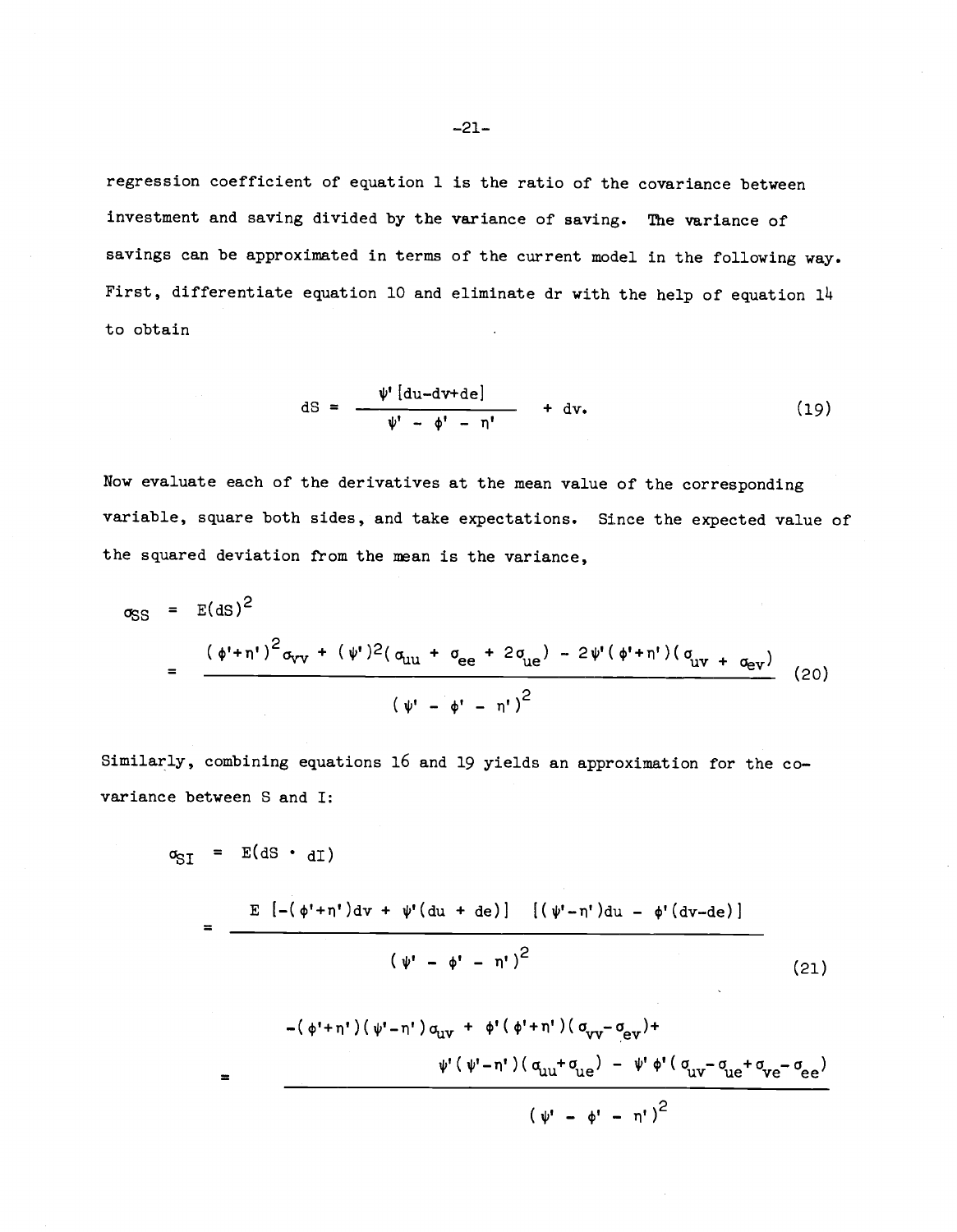The regression of I on S can be approximated by the ratio of  $\sigma_{SI}$  to  $\sigma_{SS}$  or

$$
-(\phi' + \eta')(\psi' - \eta')\sigma_{\mu\nu} + \phi'(\phi' + \eta')(\sigma_{\nu\nu} - \sigma_{e\nu})
$$
\n
$$
\hat{\beta} = \frac{+\psi'(\psi' - \eta')(\sigma_{\mu\nu} + \sigma_{\mu e}) - \psi' \phi'(\sigma_{\mu\nu} - \sigma_{\mu e} + \sigma_{\nu e} - \sigma_{e e})}{(\phi' + \eta')^2 \sigma_{\nu\nu} + (\psi')^2(\sigma_{\mu\nu} + \sigma_{e e} + 2\sigma_{\mu e}) - 2\psi'(\phi' + \eta')(\sigma_{\mu\nu} + \sigma_{e \nu})}
$$
\n(22)

With the help of equation 22, we can now consider two questions. First, what is the implication of perfect capital mobility for the estimated coefficient 8? Second, what is the relation between the estimated coefficient  $\beta$  and the effect on domestic investment of a shift in domestic saving  $(dI/dv)$ ?

# 3.1 Testing the Perfect Capital Mobility Hypothesis

With perfect capital mobility,  $n' = -\infty$  and 22 implies that

$$
\hat{\beta} = \frac{\sigma_{uv}}{\sigma_{vv}} \tag{23}
$$

Thus perfect capital mobility is consistent with a positive parameter estimate only to the extent that the exogenous shifts in saving and investment are positively correlated. The likely magnitude of the correlation between savings and investment shifts depends on the nature of the data.

With time series observations for an individual country, demand shocks could well make  $\sigma_{UV} > 0$ . A downturn in economic activity might cause savings to be relatively low (because consumption depends on permanent income) and might also cause investment to be relatively low (because of low capacity utilization). Similarly, a supply shock that lowers income and profitability might also reduce both saving and Investment. In either' of these cases, the regression coefficient  $\beta$  could be positive and substantial even if there is per-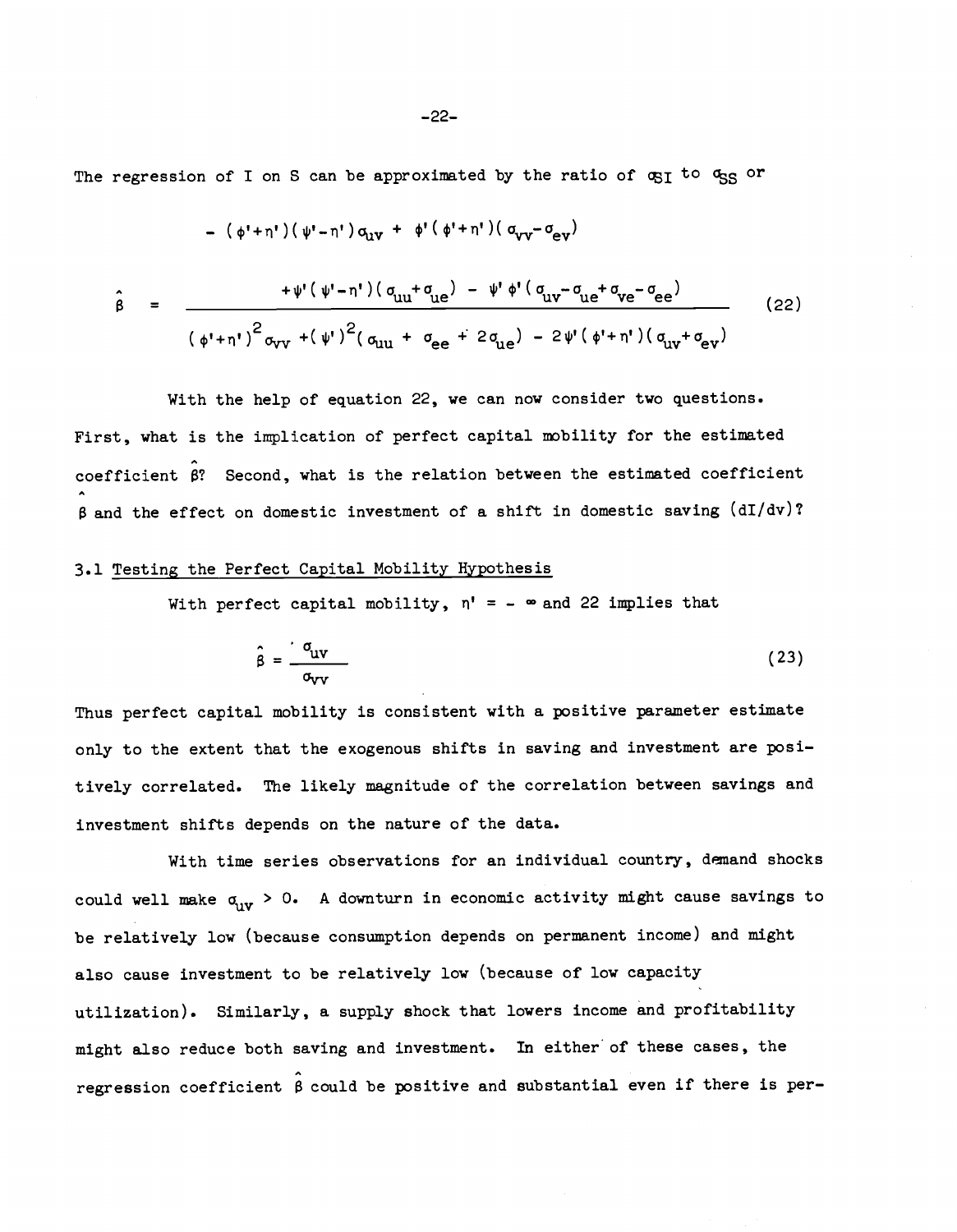fect capital mobility. Conversely time series data for an individual country could also have  $\sigma_{\text{inv}} < 0$ ; an exogenous temporary increase in the propensity to save  $\text{(dv} > 0)$  could reduce aggregate output and thereby induce a decline in investment (du < 0). Estimates of  $\beta$  based on time series data for a single country are thus an unreliable basis for evaluating the hypothesis of perfect international capital mobility.19

In contrast, when the sample is a cross—section of countries and the observations for each country are averaged over a long period of time, there is no reason to expect any correlations between intercountry differences in the exogenous component of saving and in the exogenous component of investment. These intercountry saving differences reflect such things as the demographic structure of the population, the extent to which unfunded social security substitutes for private saving, the average level of government deficits, consumer credit and mortgage arrangements, and the long—term rise in income since current retirees were working and saving. Sustained differences in investment rates that are not just a reflection of savings differences (through the effect of saving on the cost of capital) reflect such things as business tax rules and the effects of unions on profitability. The intercountry variance in exogenous investment shifts is thus likely to be smaller than the intercountry variance in exogenous saving shifts  $(a_{111} < a_{rr})$  and the covariance between the two is likely to be small or zero. If there is a nonzero covariance, there appears to be no presumption about its sign.

—23—

 $19$ Feldstein and Horioka estimated time-series regressions for individual countries and presented the results in NBER Working Paper No. 310 but did not include these time series estimates in the published version (Feldstein and Horioka, 1980) because we concluded that the problem of simultaneous equations bias meant that these individual country coefficients could not be interpreted as estimates of the effect on investment of exogenous changes in saving.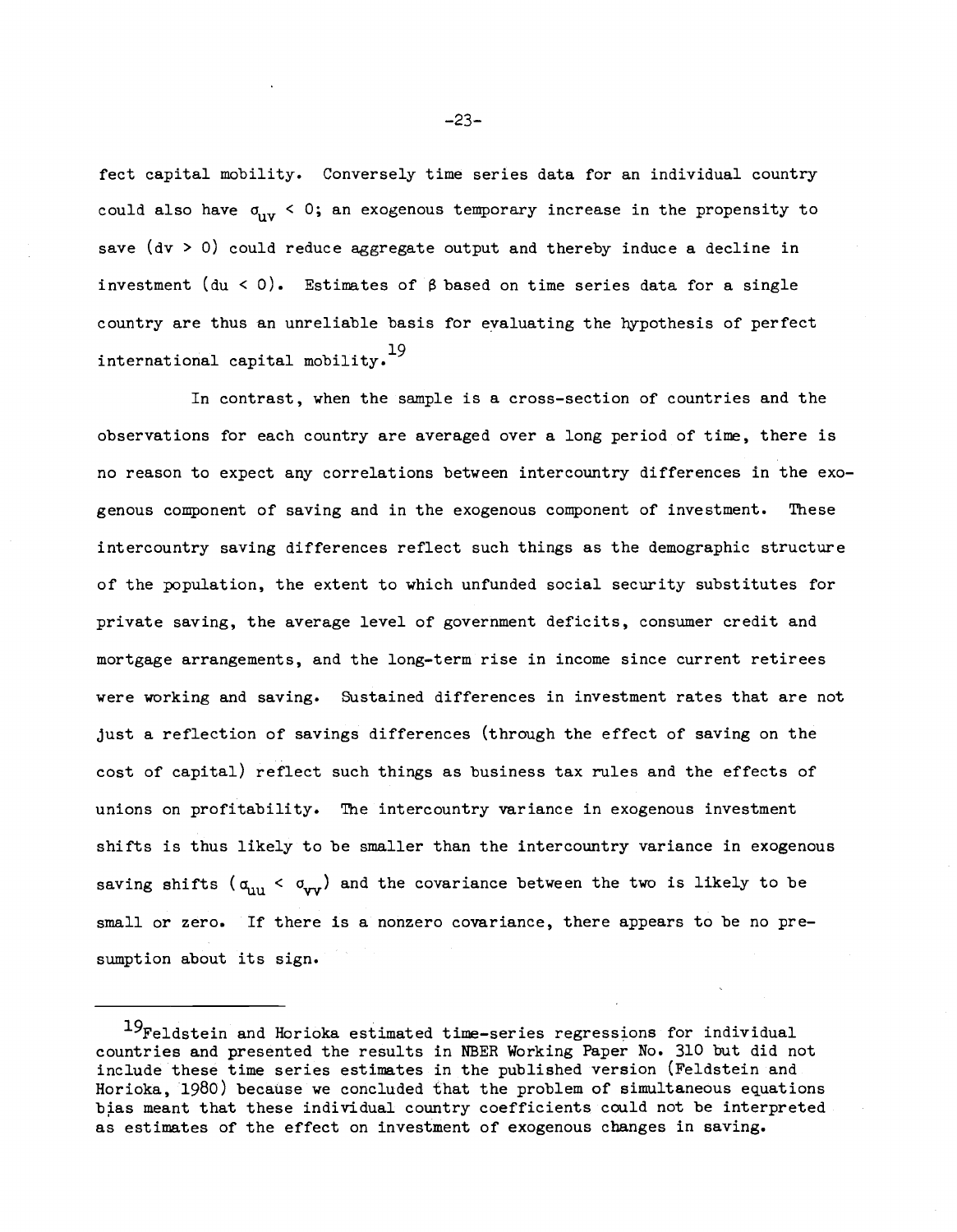Equation 23 shows that the estimated values of  $\beta$  presented in Table 2 are not consistent with perfect capital mobility if  $q_{\text{uv}}$  is zero or negative. Moreover, even if there is a positive covariance between exogenous savings differences and exogenous investment differences, the high values of the estimated 8's are not consistent with perfect capita1 mobility if the variance of the savings shifts  $(\sigma_{vv})$  is large relative to the variance of the investment shifts  $(\sigma_{\rm cm})$ . To see this, note that equation 23 can be rewritten:

$$
\hat{\beta} = \frac{\sigma_{uv}}{\sigma_{vv}}
$$

$$
= \frac{\rho_{\text{uv}}(q_{\text{uu}}q_{\text{vv}})^{1/2}}{q_{\text{vv}}}
$$
 (24)  

$$
= \rho_{\text{uv}} \left[ \frac{q_{\text{uu}}}{q_{\text{vv}}} \right]^{1/2}
$$

where p is the corelation between u and v. Since  $p \leq 1$ , with perfect capital mobility  $\beta$  is at most equal to the ratio of the standard deviation of the investment shifts to the standard deviation of the savings shifts. Since the observed estimates of  $\beta$  are approximately one, equation  $24$  shows that the evidence is not consistent with both perfect capital mobility and a low ratio of  $a_{\rm uu}/a_{\rm vv}$ .

It is easily shown that with perfect capital mobility the correlation between savings and investment is the same as the correlation between u and  $v<sup>20</sup>$ 

- with perfect capital mobility, the regression of saving on investment pro-<br>duces a coefficient equal to  $\beta_{SI} = \sigma_{uv}/\sigma_{uv}$ . Multiply this by  $\beta_{IS} = \sigma_{uv}/\sigma_{vv}$ from equation 23 and note that  $\beta_{\text{IS}}\beta_{\text{SI}} = \overrightarrow{\theta}_{\text{UV}}^2/\sigma_{\text{uu}}\sigma_{\text{vv}} = \rho_{\text{uv}}^2$ . But the product of a regression coefficient and the coefficient for the reverse regression is equal to the squared correlation; i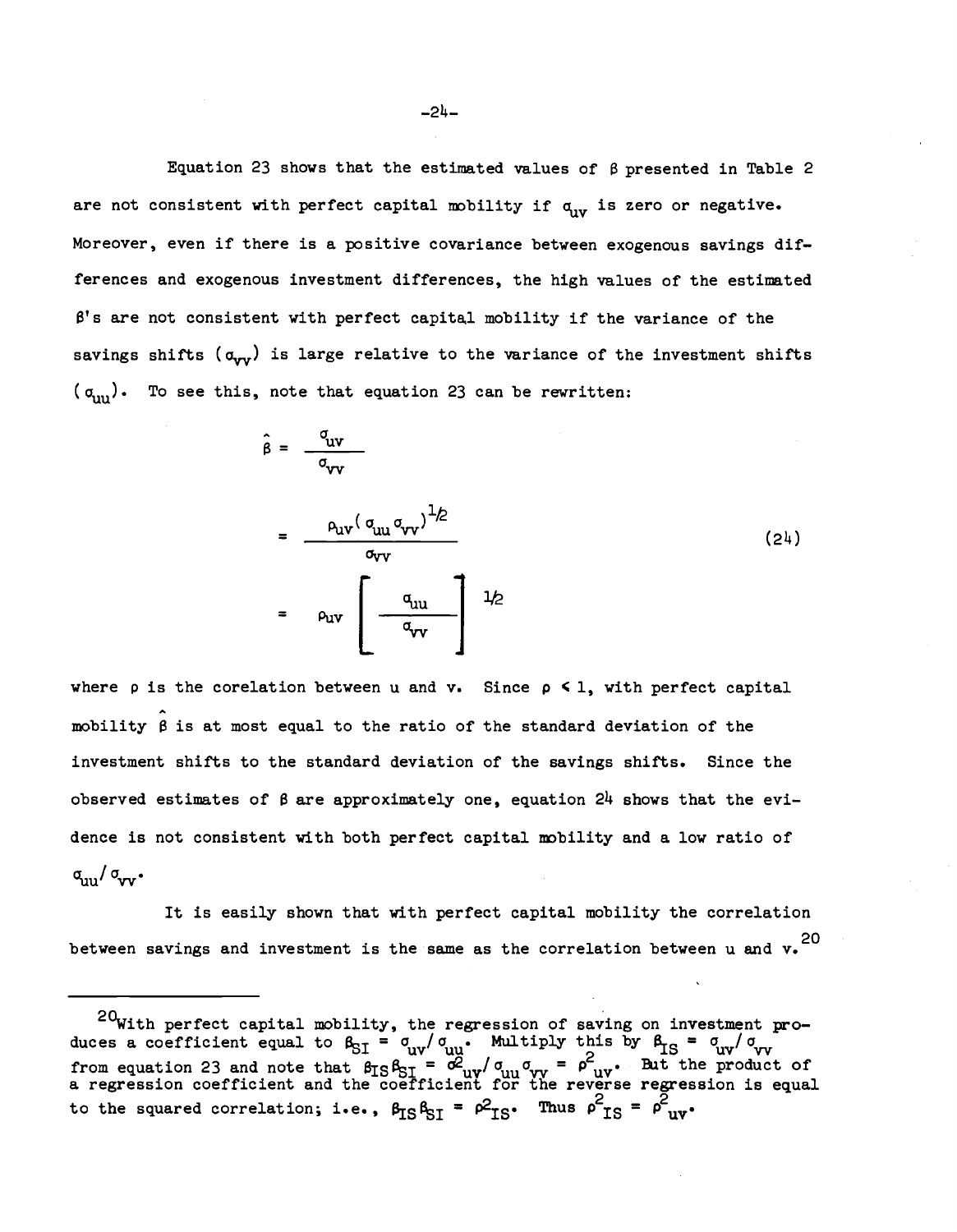The observed correlations between saving and investment (i.e., the square root of the  $R^2$  values reported in Table 2) imply implausibily high correlations between the exogenous components of saving and investment.

In short, the identifying restriction in cross—country data that  $\sigma_{\text{uv}}$  < 0 or that  $\sigma_{\text{uu}}/\sigma_{\text{vv}}$  is small is sufficient to permit interpreting the observed regressions of investment on savings presented in Table 2 as strong evidence against perfect capital mobility. Alternatively, the restriction that the correlation between exogenous saving and investment differences is not greater than 0.5 also implies rejection of the perfect capital nobility hypothesis.

Estimates of 8 based on a cross—country sample of changes in investment and saving provides a different type of evidence against the hypothesis of perfect capital mobility. In such a regression, any association between the levels of exogenous saving and investment effects is irrelevant. Instead,  $q_{1V}$  in equation 23 must be interpreted as a relation between shifts in saving and shifts in investment. If countries in which the exogenous component of saving has increased between two dates (or two periods) tend to be those countries in which the exogenous component of investment has also increased,  $q_{\text{av}}$  > 0 and the estimate of  $\beta$  can be high even if there is perfect capital mobility. The danger of this covariance being large Is greatest when the data can reflect changes from one phase of a business cycle to the next. It is reassuring therefore that the estimate of  $\beta = 1.04$  based on the changes in saving and investment reflected a comparison of two periods of six years (1968-73 and 1974-80) and that similar results were obtained by Feldstein and Horioka for a different set of years  $(\beta = 0.724$  with a standard error of 0.158 based on the changes for 1960-69 to 1970-74).<sup>21</sup>

 $21$ Although the 1968-73 to 1974-80 comparison is influenced by the OPEC-induced slowdown, the comparison based on the earlier pair of periods is not biased by a supply shock.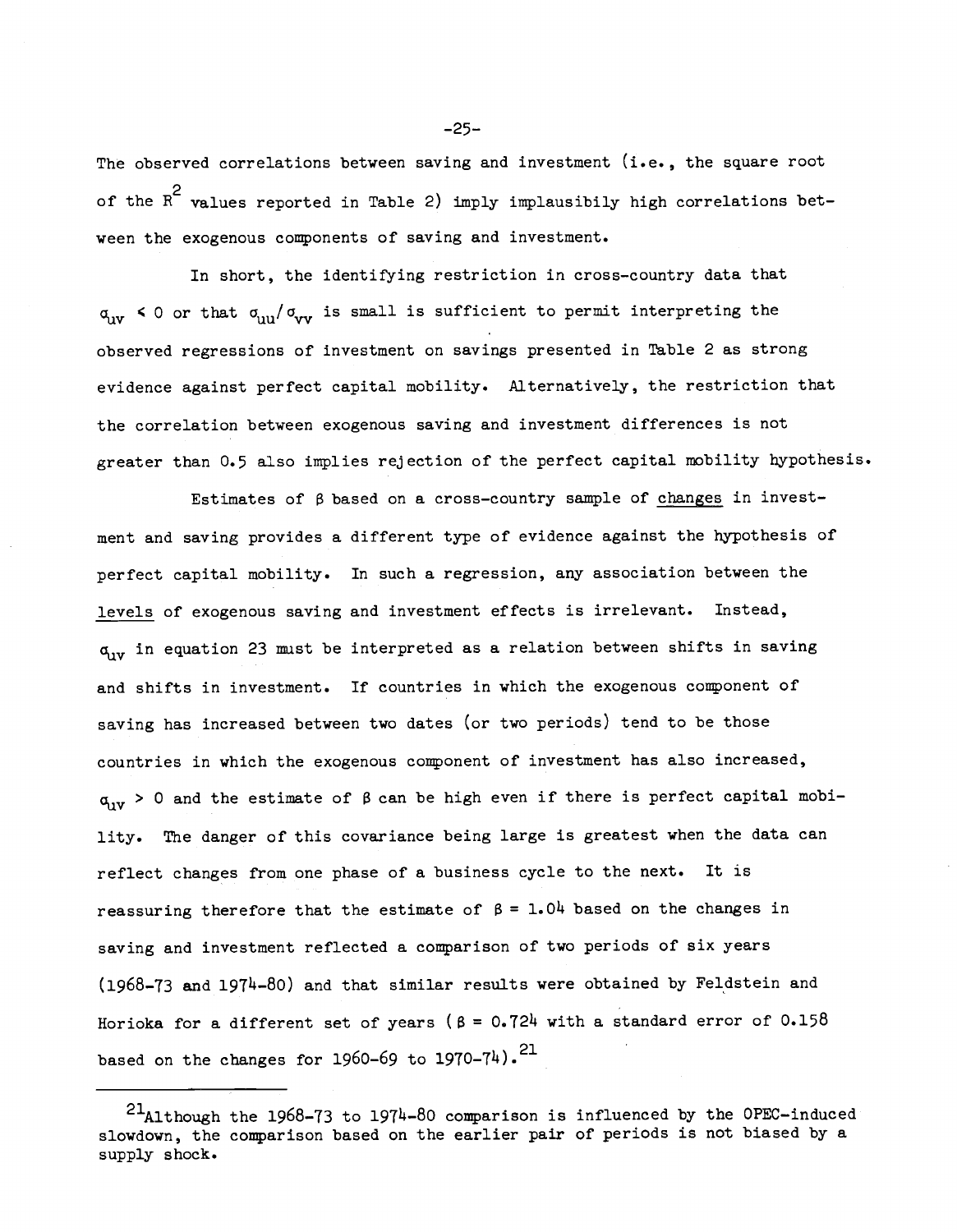## 3.2 Estimating dI/dv

Under what plausible conditions does the estimate of B based on equation 1 represent the effect on domestic investment of a shift in the exogenous factors influencing saving? Equivalently, when does the value of B given in equation 22 equal the value of dI/dv shown in equation 17? And, more generally, even when exact identification is not achieved, does B tend to dI/dv as certain limiting conditions are achieved?

Consider first the case in which saving rates are not sensitive to the interest rate ( $\psi' = 0$ ) and in which the exogenous differences in saving among countries are not correlated with exogenous differences in the domestic investment function or the net foreign investment function ( $\sigma_{vu} = \sigma_{ve} = 0$ ). In this case, equations 22 and 17 imply that  $\beta = \phi' / (\phi' + \eta') = dI/dv$  and there is no simultaneous equation bias.22

Although these assumptions may not hold exactly, they may be a reasonable approximation for cross—country data based on averages over extended periods. In this context, the interest elasticities of domestic investment may be high relative to the interest elasticity of domestic savings. Similarly, the variance of domestic savings may be large relative to the covariance between exogenous savings differences and exogenous differences in investment and net foreign capital. The value of  $\beta$  in equation 22 tends to dI/dv as  $\psi' / \phi'$ ,  $a_{\rm uv}/a_{\rm vv}$  and  $a_{\rm v}$  /  $a_{\rm vv}$  all tend to zero.

An alternative specification places no restriction on the interest sensitivity of domestic savings but posits that the exogenous differences among

—26—

<sup>&</sup>lt;sup>22</sup>The assumptions of  $\psi' = 0$  and  $\sigma_{ve} = \sigma_{vu} = 0$  make the model recursive with respect to S and therefore makes ordinary least squares an unbiased estimator.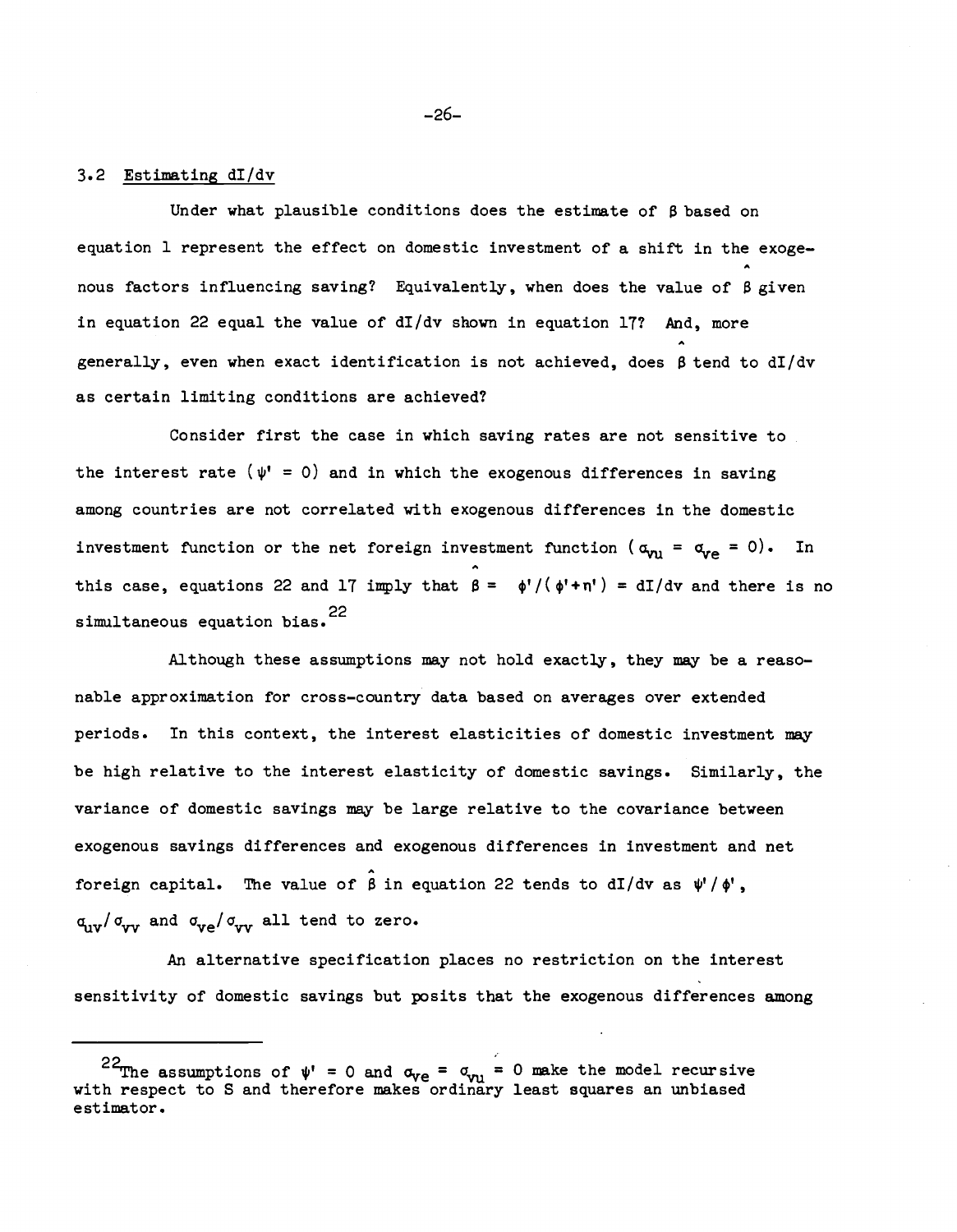countries in saving rates are large relative to the exogenous differences in domestic and foreign investment: thus  $q_{\text{uu}}/q_{\text{vv}}$  and  $q_{\text{ee}}/q_{\text{vv}}$  are both small and therefore  $a_{uv}/a_{vv}$ ,  $a_{ev}a_{vv}$  and  $a_{ue}/a_{vv}$  are also small. Taking the limit as  $\sigma_{VV}$  grows relative to the other variances and covariances implies that  $\hat{\beta}$  tends to  $\phi'$ /( $\phi'$ +n'). Since the true value of dI/dv is  $\phi'$ /( $\phi'$ +n'- $\psi$ ), the estimate overstates the true value. More specifically, the ratio of the sample estimate  $(\hat{\beta})$  to the true value of dI/dv is  $(\phi' + \eta' - \psi')/(\phi' + \eta') = 1 - \psi' / (\phi' + \eta')$ . To express these as elasticities, let  $\varepsilon_{\rm Sr}$  =  $\psi$ 'r/S be the saving elasticity,  $\varepsilon_{\text{Ir}}$  = - $\psi^{\dagger}$ r/I be the investment elasticity and  $\varepsilon_{\text{Nr}}$  = - $\eta^{\dagger}$ r/N be the elasticity of net foreign investment, Thus

$$
\frac{\beta}{ds/dv} = 1 + \frac{S\epsilon_{sr}}{I\epsilon_{Ir} + N\epsilon_{Nr}}
$$
\n(25)

$$
= 1 + \frac{(S/I) \epsilon_{sr}}{\epsilon_{Ir} + (N/I) \epsilon_{Nr}}
$$

Since S/I is approximatley one and N/I is very close to zero,  $\beta/(dI/dv)$  is approximately 1 plus the ratio of  $\epsilon_{\text{Sr}}$  to  $\epsilon_{\text{Tr}}$ . Most empirical research indicates that this ratio is low and therefore that the relative bias in  $\beta$  is small.

## 3.3 The Regression of Savings on Investment

In an interesting pair of papers, Jeffrey Sachs (1981a, 1981b) emphasized the response of international capital flows to temporary shifts in domestic propensities to invest. Sachs showed that countries that increased their share of investment in GDP between 1968-73 and 1974-79 also experienced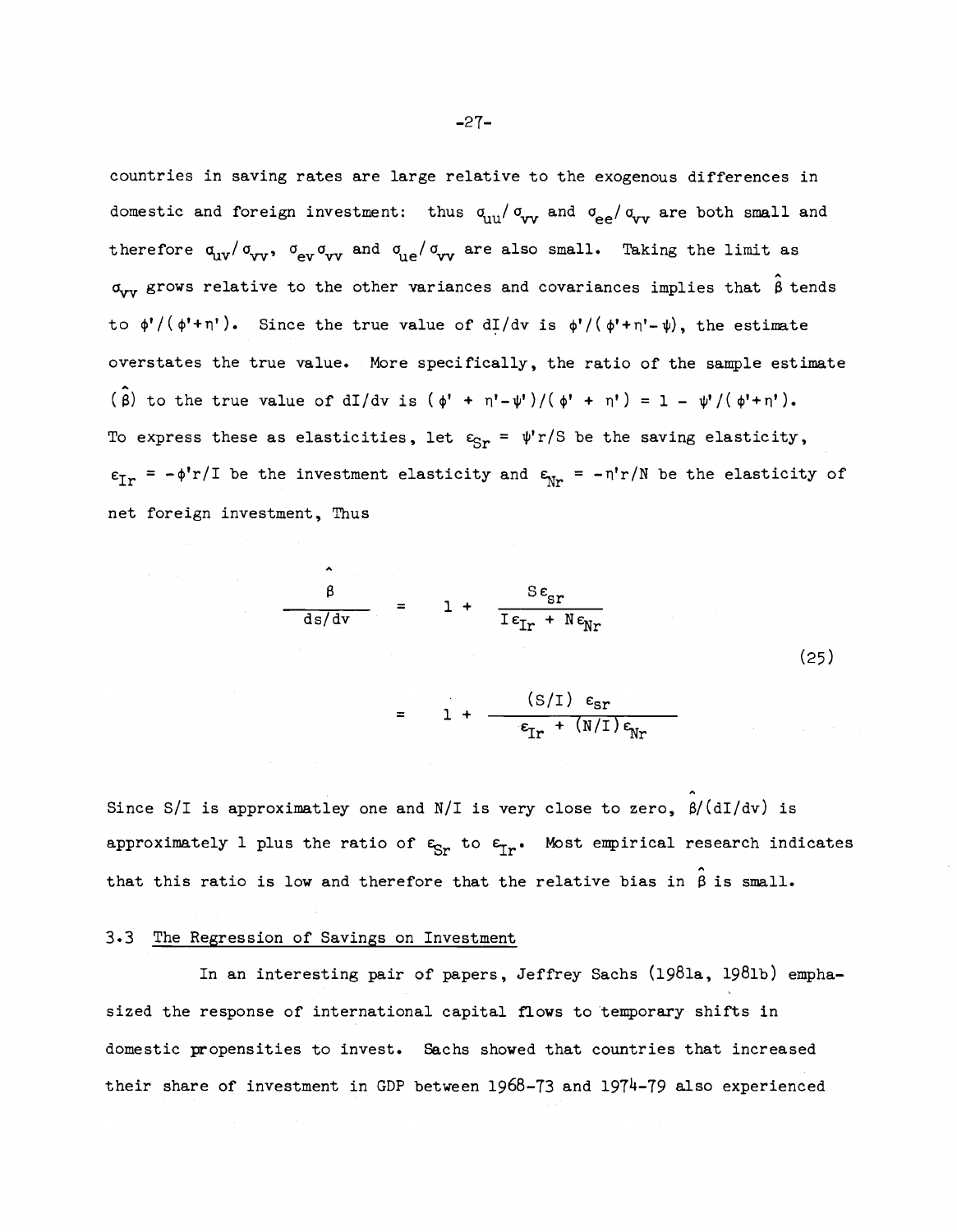substantial increases in net capital inflows, i.e., substantial decreases in net foreign investment. As a leading example of this, Sachs pointed to the major flow of capital into Norway that accompanied the Norwegian investment boom caused by Norway's discovery of North Sea oil.

Equation 26 is typical of the type of results reported by Sachs: $^{23}$ 

$$
\Delta \left[\begin{array}{c} \text{NFI} \\ \hline Y \\ \hline \end{array}\right]_1 = -0.227 - 0.561 \Delta \left[\begin{array}{c} \frac{1}{Y} \\ \frac{1}{Y} \\ \hline \end{array}\right]_1
$$
(26)

where  $\Delta(NFI/Y)$  denotes the average NFI/Y ratio in country i in 1974-79 minus that ratio in 1968-73 and  $\Delta(T/Y)$  denotes the corresponding change in the investment ratio. The paramenter estimate implies that one "dollar" increase in domestic investment is associated with a net capital inflow of 0.56 dollars. Thus, treating I/Y as the independent variable appears to imply that net capital flows play a much more significant role.

It would be wrong, however, to interpret —0.56 as an estimate of dN/du. Unless the model is recursive with investment having no interest elasticity  $(\phi' = 0)$  and no covariance between shifts in dometic investment and shifts in either saving or foreign investment  $(q_{1V} = q_{1e} = 0)$ , the regression coefficient will not be an unbiased estimate of dN/du. Since the equation is based on changes in domestic investment and changes in capital flows, such lack of covariance is unlikely. If, for example, a change in economic conditions between the two periods caused not only an exogenous increase in domestic

 $23$ The dependent variable in Sachs' equation is actually the current account balance but results for the current account and for NFl are very similar.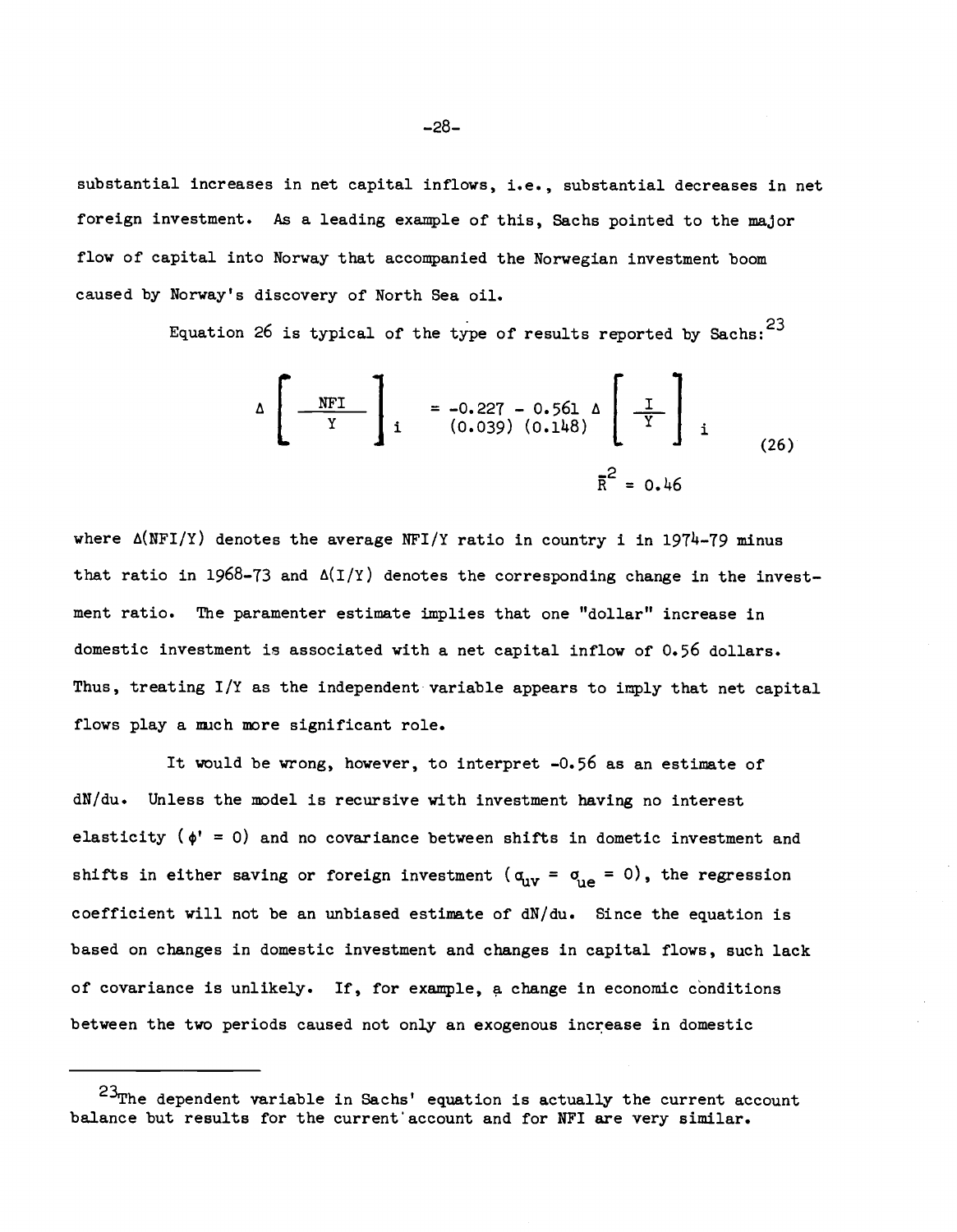investment but also a shift from foreign investment to domestic investment  $(a_{1,2} > 0)$ , the absolute value of the estimated coefficient will overstate the induced capital inflow.

The ambiguity that results from using the change form of the regression can be avoided by examining the relation between the level of net foreign investment and the level of domestic investment. Since net foreign investment is essentially equal to the excess of domestic saving over domestic investment, an alternative specification is the regression of the domestic saving ratio on the domestic investment ratio, i.e., just reversing the left and right hand variables of equation 1. The finding of a regression coefficient significantly less than one implies that intercountry differences in investment are associated with international capital flows to finance that investment.  $2^{\frac{1}{4}}$ 

For the final five years of the data  $(1974-79)$ , the results with such a specification support Sachs' view. The regression coefficient in the regression of S/Y on I/Y is 0.66 with a standard error of  $0.14$ . Taken at face value, this implies that each extra dollar of exogenous domestic investment induces a capital inflow of  $3<sup>4</sup>$  cents.<sup>25</sup>

The most recent five years are however an unusual subperiod. For the entire twenty year period, the regression of  $S/Y$  on  $I/Y$  is 0.94 with a standard error of 0.13. The point estimate thus implies that each dollar of additional domestic investment is associated with a net capital inflow of only 6 cents; with a standard error of 13 cents, this is clearly not significantly different

—29—

 $24$ There are of course still identification problems in interpreting the regression coefficient as an estimate of dS/du (and therefore making inferences about  $d(S-I)/du$ ) but these are similar to the ones discussed in sections 3.1 and  $3.2.$ 

<sup>25</sup>See the previous footnote.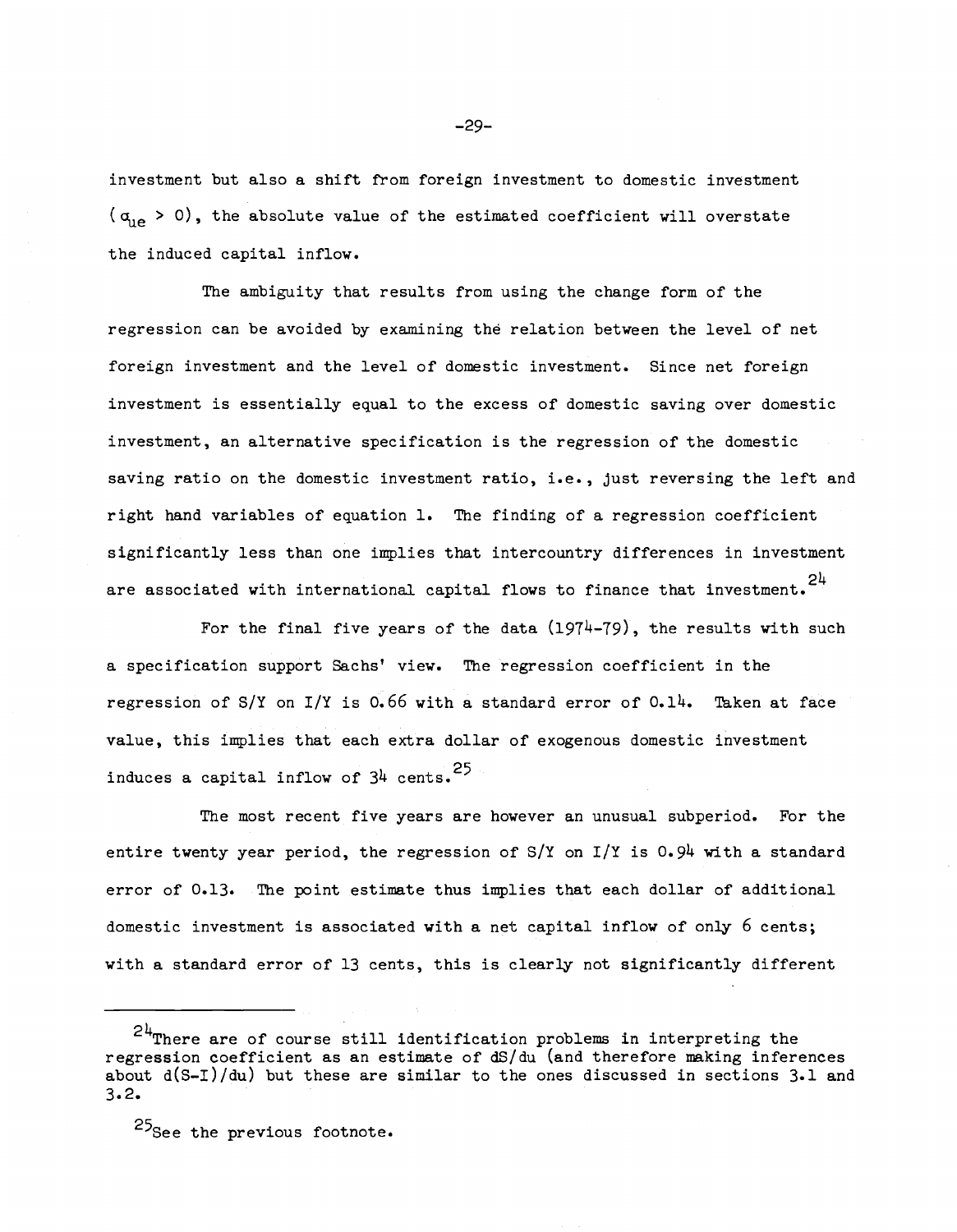from zero. Similarly, for the decade of the 1960s the regression of SlY on I/Y is 1.05 with a standard error of 0.12 while for the first half of the 1970s the regression coefficient is 0.88 with a standard error of 0.13.

One possible interpretation is that conditions have changed in the mid—1970s to make international capital flows more sensitive to differences in yields. To support this one might point to the end of the U.S. interest equali zation tax in 1974, to the growth of the Eurodollar market and of the OPEC balances, and to the relaxation of restrictions on portfolio investment that were occurring in a variety of OECD countries (0.E.C.D., 1980). Nevertheless, there is also the alternative possibility that the regression coefficient for this brief period provides a biased estimate of dS/du because of a temporary covariance among the "exogenous" saving and investment factors during this unu sual period. Only further time will tell.

It is clear, however, that for the previous fifteen years, the regressions of  $S/Y$  on  $I/Y$  as well as the regressions of  $I/Y$  on  $S/Y$  support the conclusion that higher levels of domestic investment do not induce foreign capital inflows but can only be financed by domestic saving.

# 4. Portfolio Adjustment and Capital Flows in the Long Run and the Short Run

The analysis of section 3 indicates that the regression estimates are more relevant as a guide to the long-run response of international capital movements to changes in domestic savings and investment than to their short—run response. Coefficient estimates based on annual variations in savings and investment are subject to potentially severe simultaneous equation bias that is not present when annual observations are averaged over a decade or more and the regression is estimated with a cross—country sample of these averages. The

—30--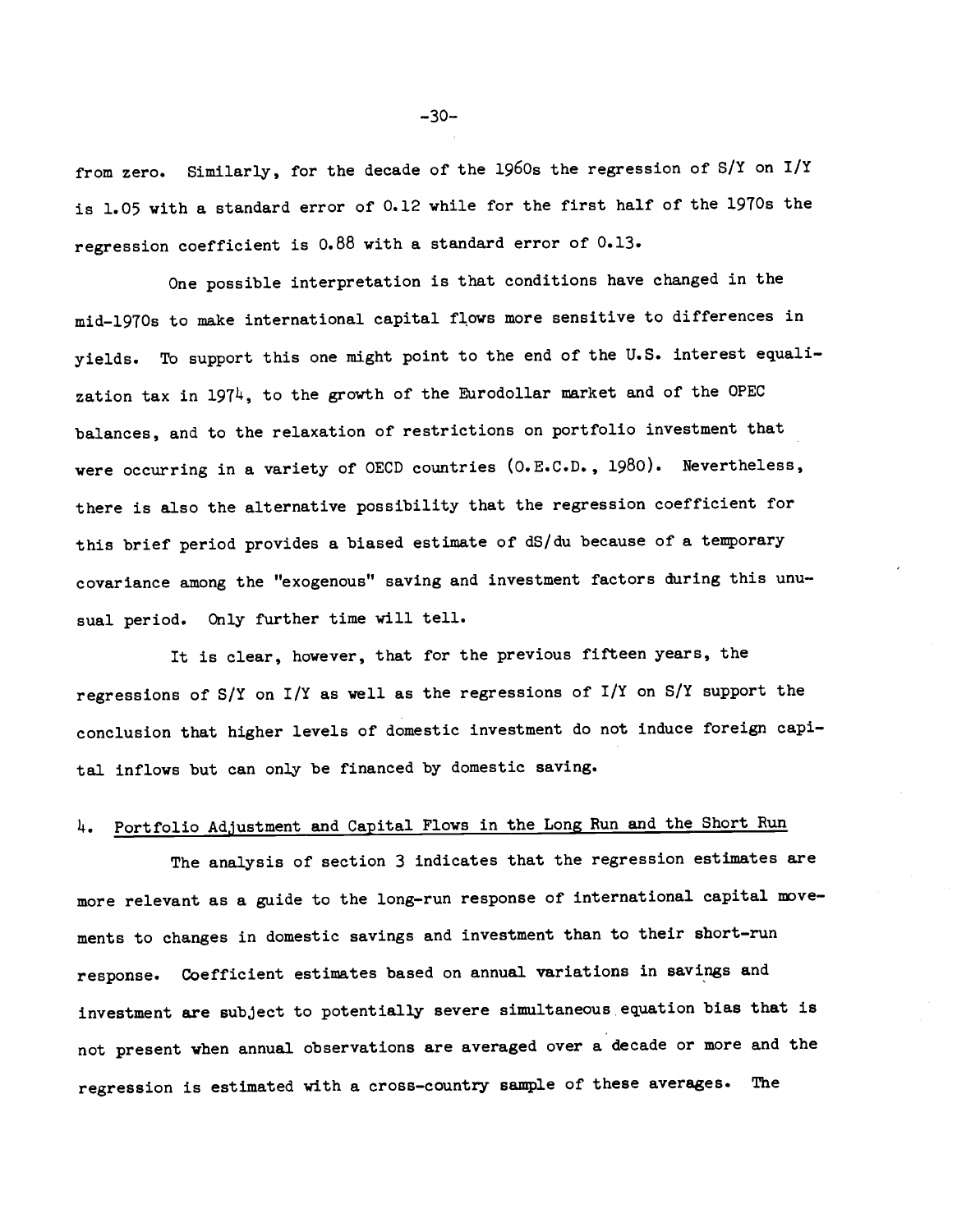empirical estimates based on such data that were presented in sections 1 and 2 imply that, for the 1960s and 1970s as a whole, higher savings rates induce higher rates of domestic investment but virtually no increase in net foreign investment.

The behavior of capital flows in the short run may be quite different. Although the empirical analysis of sections 1 and 2 is not directly relevant, theoretical considerations suggest that the short—run response of international capital flows to changes in domestic saving may be much greater than the long run response. The essential reason for this is that the short—run capital flow is part of a once—for—all adjustment of the international portfolio. When the adjustment is complete, the rate of capital flow returns to a lower level governed by the rate of growth of the world capital stock and the share of international assets in the equilibrium portfolio.<sup>26</sup>

To make these ideas more precise, consider an investor who divides his portfolio between domestic and foreign assets. Domestic assets earn an uncertain return, r, with subjective mean  $\mu$  and subjective variance  $\sigma_{OO}$ . Foreign assets earn an uncertain return,  $r^*$ , with subjective mean  $\mu^*$  and variance  $\sigma_{\frac{u}{2}}$ . The covariance between the returns is  $\sigma_{\frac{u}{2}}$ . If the investor's preferences can be summarized by a utility function that is a quadratic function of the portfolio return, the investor well maximize

$$
E u[pr^* + (1-p)r)] = p\mu^* + (1-p)\mu - 1/2\gamma [p^2 \sigma_{\mu\mu} + (1-p)^2 \sigma_{00} + 2p(1-p) \sigma_{0\mu}]
$$
 (27)

—31—

 $26$ Although early models of Mundell (1968) and others did not distinguish between the adjustment phase and the steady state flow, the importance of distinguishing a temporary capital flow as part of a once—for—all capital stock adjustment has been recognized at least since Branson (1970). See also Branson (1979), Cumby and Obstfeld (1982), Girton and Henderson (1977) and Obstfeld (1981).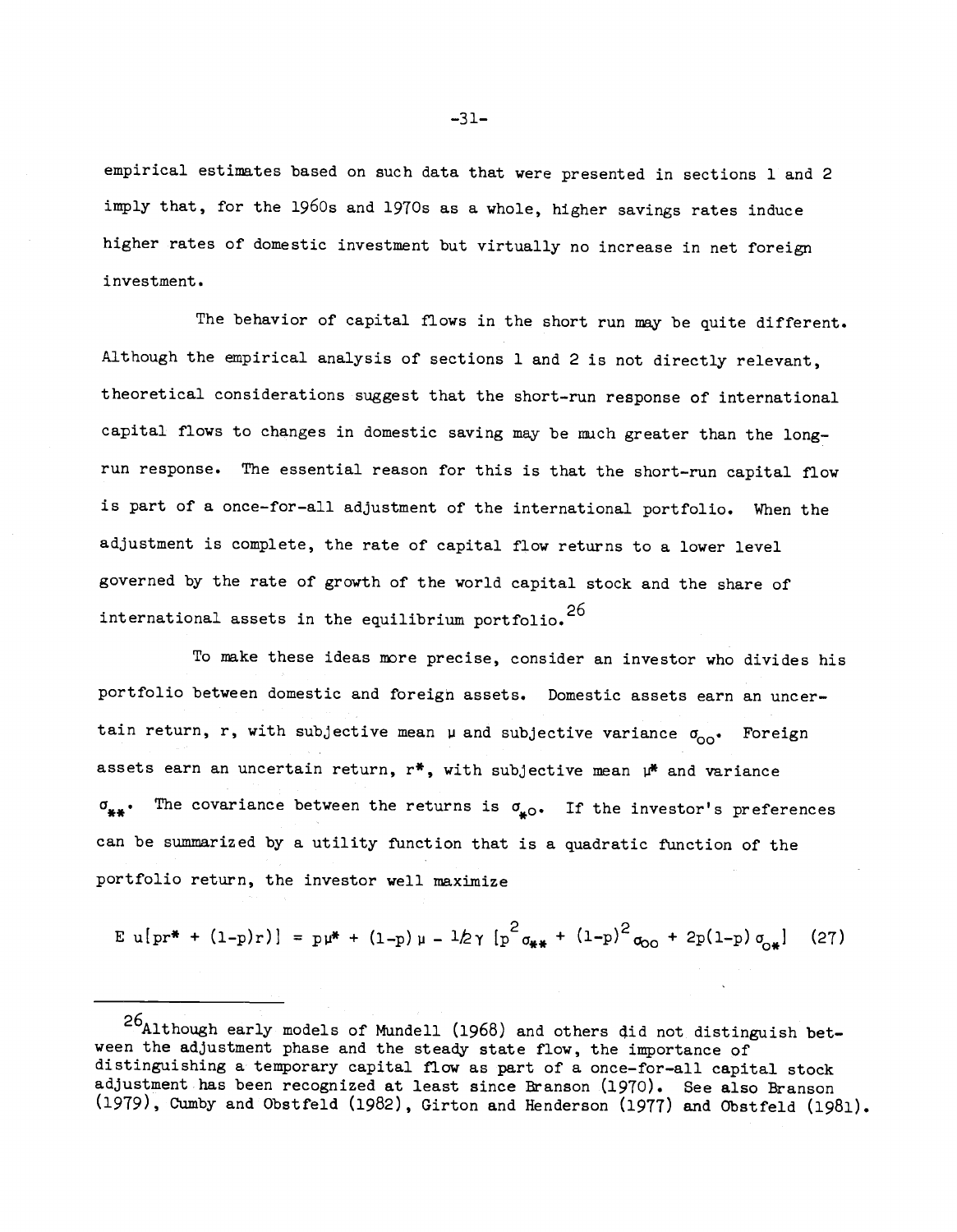Where E is the expectations operator, p is the proportion of the portfolio invested abroad, and  $\gamma > 0$  is a measure of risk aversion.

The first order maximization conditions implies that the optimal proportion invested abroad  $(p^*)$  is:

$$
p^* = \frac{\mu^* - \mu - \gamma (\sigma_{0*} - \sigma_{00})}{\gamma (\sigma_{00} + \sigma_{**} - 2\sigma_{0*})}
$$
 (28)

the denominator is  $\gamma$  times the variance of r-r\* and is therefore unambiguously positive. The numerator is easier to discuss if we replace  $\sigma_{0\#}$  by  $\rho \lambda \sigma_{00}$  where  $\rho$  is the correlation between r and r<sup>\*</sup> and  $\lambda^2 = \sigma_{**}/\sigma_{00}$ , the ratio of the foreign variance to the domestic variance. Thus

$$
p^* = \frac{\mu^* - \mu - \gamma(\rho \lambda - 1) \sigma_{00}}{\gamma(\sigma_{00} + \sigma_{\# \#} - 2\sigma_{0\#})}
$$
 (29)

It is clear that even if the foreign expected return exceeds the domestic return  $(u^* > u)$ , the investor may not wish to invest abroad, i.e.,  $p^*$   $\leq$  0. This can happen only if (1) there is a positive correlation between domestic and foreign rates of return (reflecting, for example, the international business cycle or common long—term trends in productivity and profitability) and (2) the subjective variance on the foreign return exceeds the subjective variance on the domestic return. The subjective variance on the foreign return may be very large because investors lack information about the foreign economy, its individual firms, accounting practices, etc.<sup>27</sup> If  $p^*$  < 0, the investor may

<sup>&</sup>lt;sup>21</sup>A recent story in the Wall Street Journal reporting from Tokyo summarized the difficulty that foreign investors have in getting information on Japanese securities: "A foreigner here once asked a Japanese securities salesman where to get investment advice, and this is what he was told: " 'We have a saying: the better the English, the worse the analysis," (Marcom, 1982). European investors may do more portfolio investment in the United States than vice versa because of the greater ease with which detailed information can be obtained about U.S. firms.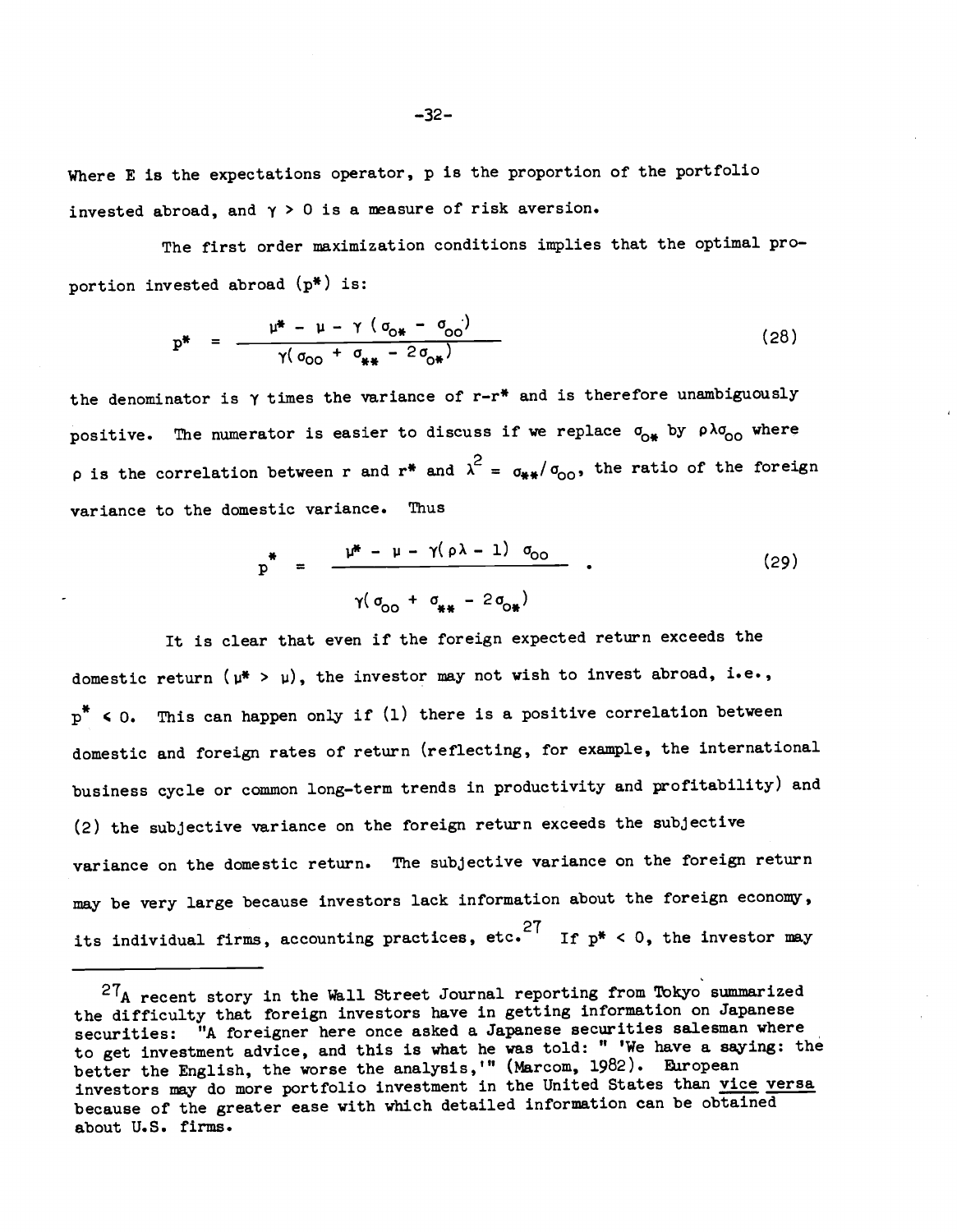be constrained to a corner solution with no foreign investment. It is clear that since  $\lambda$  reflects subjective variances, investors in two countries may both decide not to invest in the other's securities.

Conversely, equation 29 implies that  $p^*$  may be greater than zero even if  $\mu^*$  <  $\mu$  if foreign investing provides a useful diversification, i.e., if  $\rho \lambda < 1$ . Thus investors in two countries may both decide to invest in the other's securities even if they have accurate assessments of the expected rates of return.

A sustained increase in the domestic saving rate raises capital intensity at home and thereby depresses the expected rate of return,  $\mu$ . This unambiguously raises  $p^*$ , implying that some of the additional capital should be invested abroad.<sup>28</sup> If the initial p<sup>\*</sup> is negative, however, the increase in p<sup>\*</sup> may still leave the actual p at a constrained corner solution of  $p^* = 0$ . In this case, domestic investors do not seek to transfer any of the additional saving abroad. The increased domestic saving may nevertheless lead to an increase in net foreign investment if foreign investors respond to the lower expected return by reducing their overseas investment. In terms of equation 29, from the point of view of foreign investors  $\mu^*$  has fallen, causing an unambiguous reduction in  $p^*$ . Again, however, if foreign investors were originally not investing abroad, the reduction in the expected return would have no effect. Thus portfolio considerations alone could explain why a change in domestic saving in one country would have no effect on its net foreign investment.

—33—

 $28$ This is unambiguous only because I assume that the increase in domestic capital has no effect on the variance of the return or the risk aversion parameter.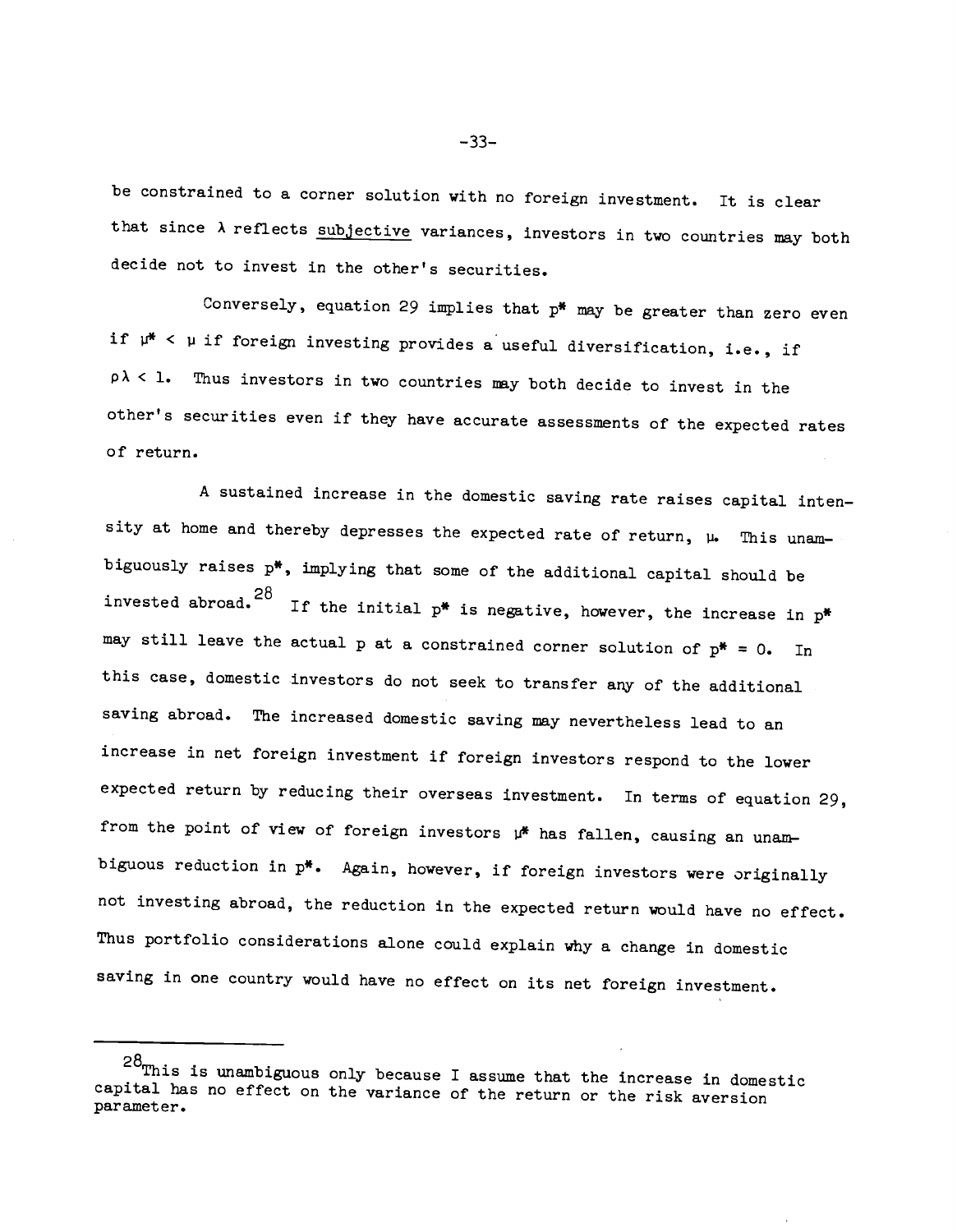Ignoring the possibility of corner solutions, a sustained exogenous increase in domestic saving will, by reducing the expected domestic rate of return, raise p\* and cause a capital outflow. This will be reinforced by foreign investors who respond to the lower expected return by reducing their overseas investment. The response of  $p^*$  to the change in  $\mu$  is inversely proportional to  $\gamma(\sigma_{\text{OO}} + \sigma_{\text{**}} - 2\sigma_{\text{O*}})$ . The greater the risk aversion  $(\gamma)$  or the uncertainty about domestic and foreign rates of return ( $\sigma_{_{\rm OO}}$  and  $\sigma_{_{\rm\bf H}\#}$ ), the smaller will be the change in  $p^*$ . Thus, even for countries that do have overseas portfolio investments, the effect of a change in the expected return on domestic or foreign investment may be a relatively small change in the optimal allocation of assets between home and abroad.

It is useful, however, to divide the response of international investment into two components. First, a sustained increase in the domestic saving rate alters  $\mu^*-\mu$  and therefore changes  $p^*$  for both domestic and foreign investors. There is then a relatively brief period during which portfolios are readjusted to the new optimal  $mix<sup>30</sup>$  During this readjustment there is a relatively large increase in the rate of net foreign investment. The shorter the time period during which the adjustment occurs, the greater will be the rate of net foreign investment per unit of time. Once the adjustment is complete,  $p^*$ remains unchanged. As the national capital stocks at home and abroad grow over time with the economies, the fraction p\* will flow abroad. Net foreign investment during this steady state growth will be the difference between the steady

 $-34-$ 

 $29$ Hartman (1980) presents evidence that international capital flows are large enough to affect rates of return on U.S. securities but not enough to equalize returns here and abroad.

<sup>30&</sup>lt;sub>Although</sub> such a reallocation should in principle occur instantly, institutional reasons may cause the adjustment to take a year or more.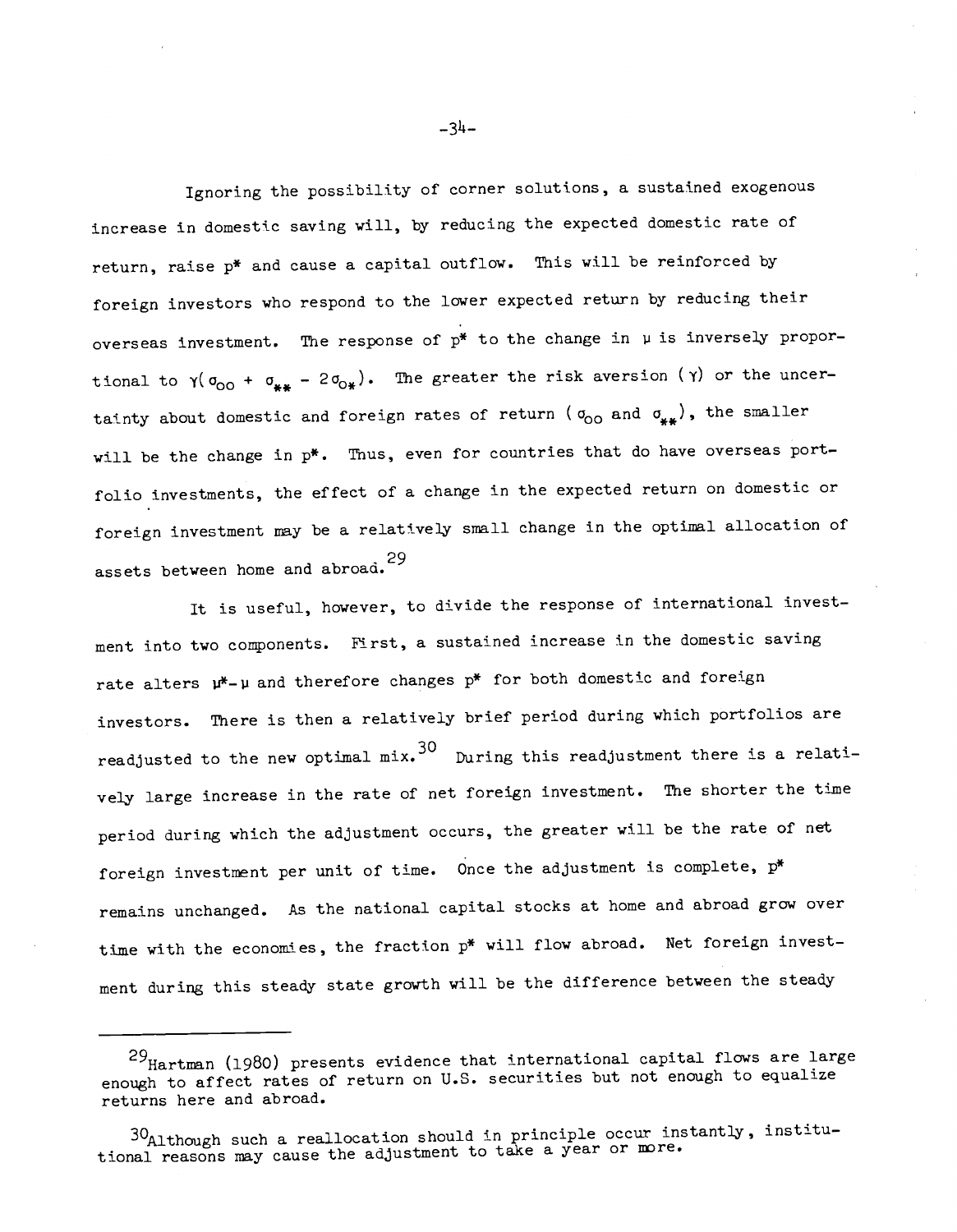state outflow of funds by domestic investment and the steady state inflow of funds from foreign investors. Although the evidence of sections 1 and 2 indicates that this long—run response to a sustained shift in domestic saving is quite small, the short-run response during a brief period of transition could be quite sustained.

## 5. Concluding Comments

The evidence and analysis in this paper support the earlier findings of Feldstein and Horioka (1980) that sustained increases in domestic savings rates induce approximately equal increases in domestic investment rates. Although this limited extent of international capital nobility is consistent with the portfolio model developed in section  $4$ , there are clearly other aspects of both international portfolio investment and international direct investment that should be taken into account in explaining the observed mobility.

Government policies establish the framework for private international investing. Governments of OECD countries have sought to restrict both capital inflows and capital outflows, including both direct and portfolio investment. Even the United States, perhaps the most liberal of the OECD countries in its attitude to capital movements, restricts the class of institutions that can invest abroad and thereby reduces the total volume and sensitivity of foreign investment. It would be useful to examine the capital restriction policies in detail, to evaluate their effectiveness and to understand the reasons why governments nay choose to restrict international capital movements.31

—35—

<sup>&</sup>lt;sup>31</sup>One such reason, the ability of foreign governments to capture the tax revenue of foreign investment, is discussed in Feldstein (1982).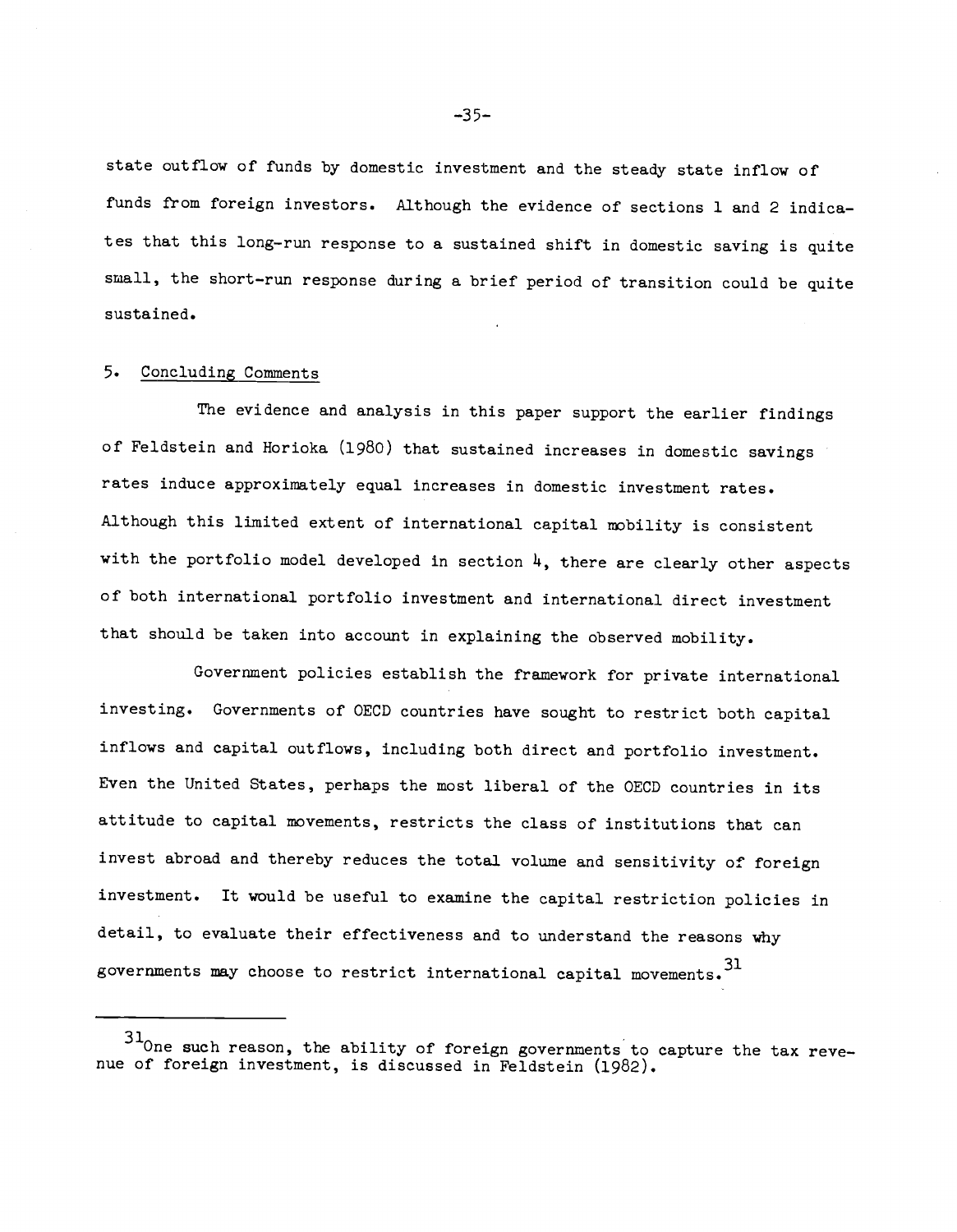More generally, although net capital flows do not appear to be sensitive to domestic saving rates, a stable pattern of net capital flows exists. It would be desirable to examine the reasons for this stable pattern and, in particular, to resolve the puzzling fact that substantial gross capital flows produces relatively small net capital flows.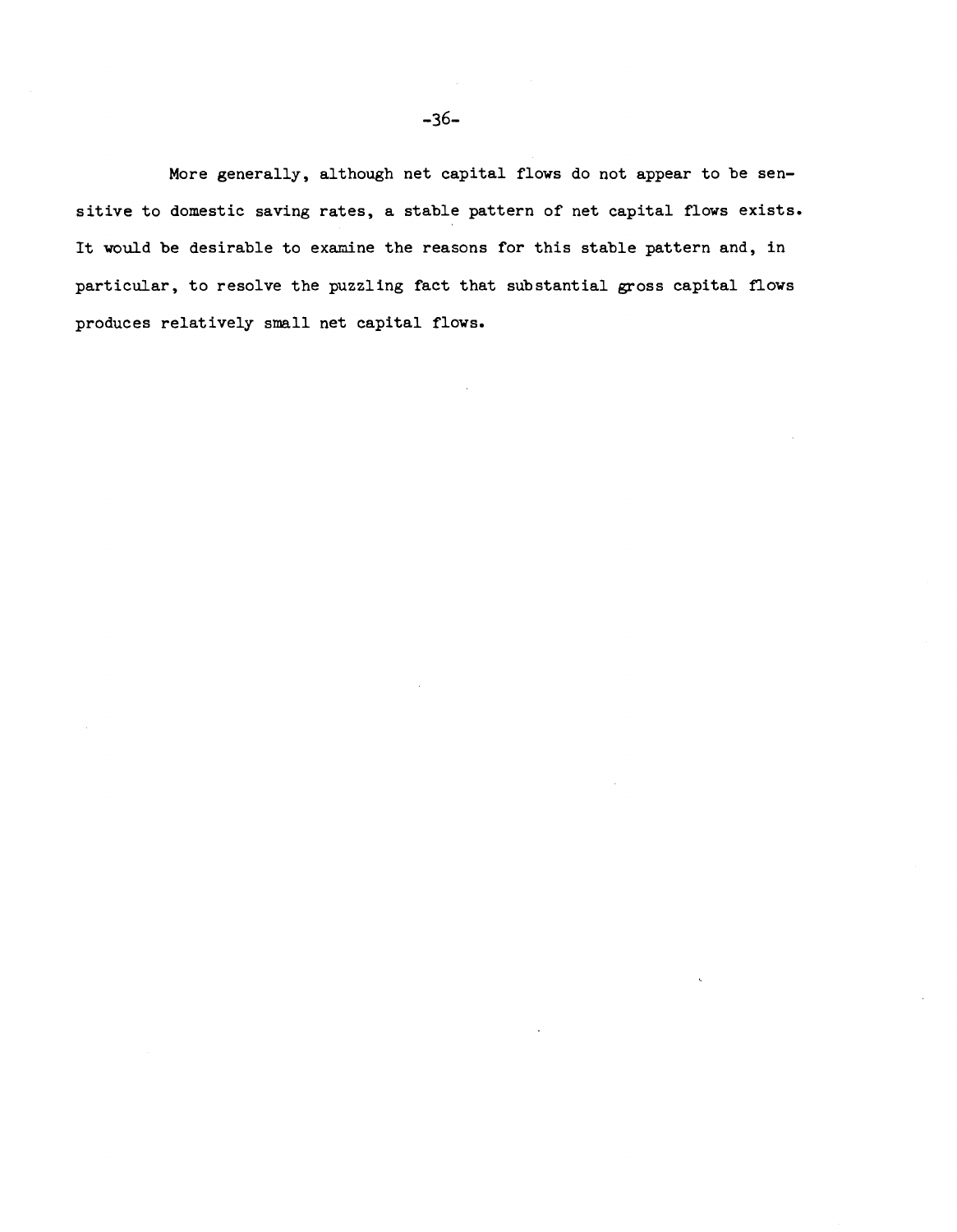#### Bibliography

- Branson, W.H., 1979, Exchange rate dynamics and monetary policy in Inflation and unemployment in open economics, in: A. Lindbeck, ed., (North Holland, Amsterdam).
- Branson, W.H., 1970, Monetary policy and the new view of international capital movements, Brookings Papers on Economic Activity, 235-270.
- Cuxnby, R. E. and M. Obstfeld, 1982, International interest—rate and price—level linkages under 'flexible exchange rates: A review of recent evidence', given at the NBER Conference on Exchange Rate Theory and Practice, Bellagio, Italy.
- Feldstein, M., 1977, Social security and private savings: international evidence in an extended life—cycle model, in: M. Feldstein and B. Inman, eds., The economics of public services, an International Economic Association Conference Volume.
- Feldstein, M. and C. Horioka, 1980, Domestic savings and international capital flows, The Economic Journal 90, 314-329.
- Feldstein, M., 1982, International tax rules, restrictions on capital mobility and domestic savings policies," forthcoming.
- Frisch, D., 1981, Issues in the taxation of foreign source income (NBER Working Paper No. 798, Cambridge, MA).
- Ginton, L. and D.W. Henderson, 1977, Central bank operations in foreign and domestic assets under fixed and flexible exchange rates, in: P.B. Clark, D. Logue, and B. Sweeney, eds., The effects of exchange rate adjustments (u.s. Government Printing Office, Washington).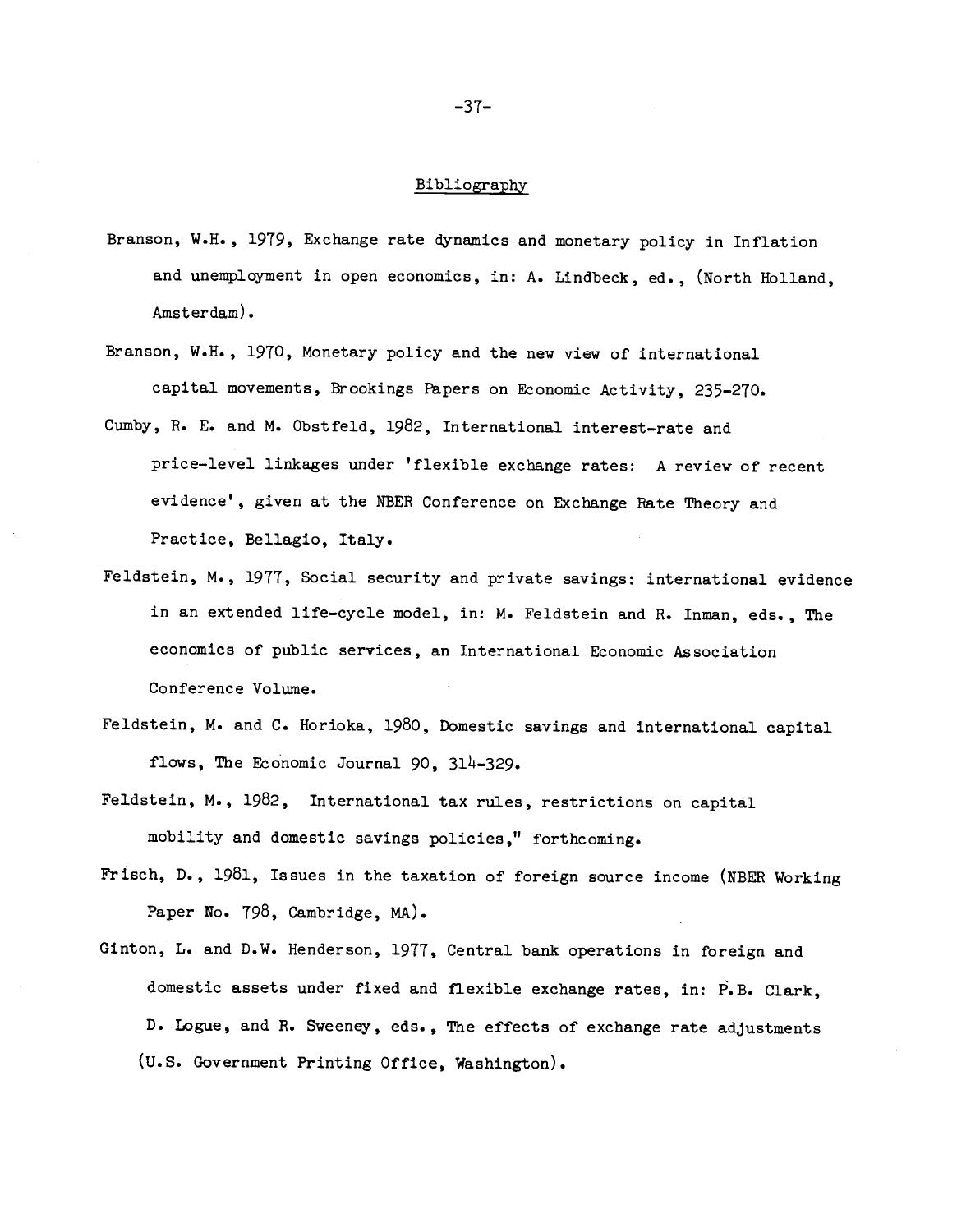- Harberger, A.C., 1978, Perspectives on capital and technology in less developed countries, in: M.J. Artis and A.R. Nobay, eds., Contemporary economic Analysis (London).
- Harberger, A.C., 1980, Vignettes on the world capital market, The American Economic Review, 331—337.
- Hartman, David, 1980, International effects on the U.S. capital market, (NBER Working Paper No. 581, Cambridge, MA).
- Hartman, D., 1981, Domestic tax policy and foreign investment: some evidence (NBER Working Paper No.  $784$ , Cambridge, MA).
- Marcom, J. Jr., 1982, Brokers intensify stock studies in Tokyo as more foreign investors look to Japan, The Wall Street Journal, May 7, 1982.
- Modigliani, F., 1970, The life cycle hypothesis of saving and intercountry differences in the saving ratio, in: W.A. Eltis, et al, eds., Induction, Growth and Trade, Essays in Honor of Sir Roy Harrod (The Clarendon Press, Oxford).
- Mundell, R.A., 1960, The monetary dynamics of international adjustment under fixed and flexible exchange rates, Quarterly Journal of Economics 74, 227-257.
- Obstfeld, M. 1980, Imperfect asset substitutability and monetary policy under fixed exchange rates (NBER Working Paper No. 485, Cambridge, MA).
- OECD, 1980, Experience with controls on international portfolio operations in shares and bonds (OECD, Paris).
- OECD, 1981, National accounts of the OECD countries: 1950—1979, volume 1 and 2 (OECD: Paris).